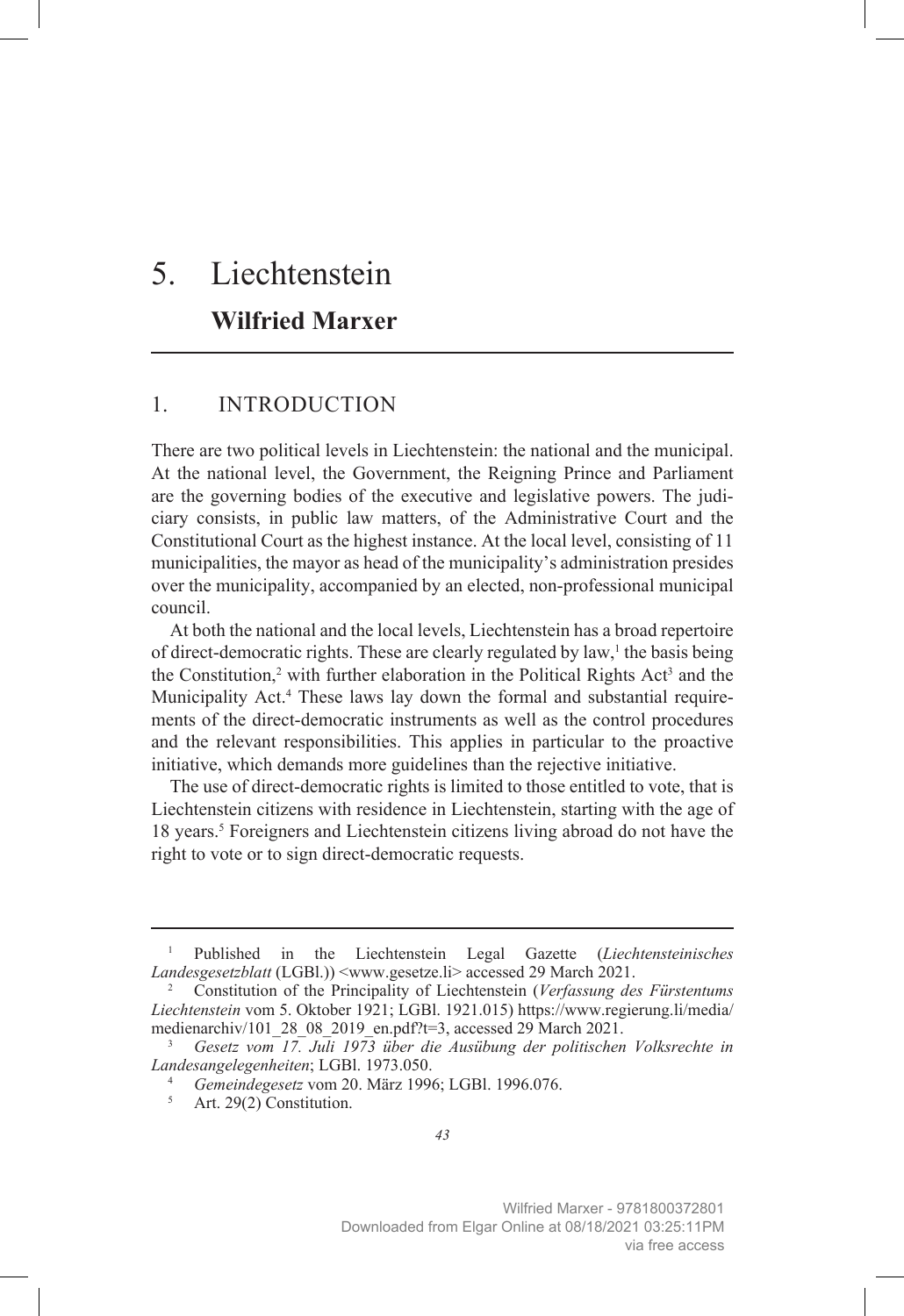## 2. DIRECT-DEMOCRATIC INSTRUMENTS

The introduction of instruments of direct democracy in Liechtenstein was inspired and influenced by the adoption of corresponding regulations in Switzerland, with cantonal models playing a greater role than the federal one.<sup>6</sup> In practice, three procedures that lead to a popular vote are paramount: the proactive initiative, which can be triggered by the people or municipalities, the rejective initiative, also triggered by the people or municipalities, and the legislature-initiated referendum. Since the introduction of these instruments with the adoption of the new Constitution in 1921, more than 100 national ballots have been held. The scope of the rejective initiative was initially restricted to legal acts and financial decisions. In 1992 it was extended to international treaties. In 2003, a comprehensive revision of the Constitution based on a proactive citizens' initiative launched by the Princely House established several new direct-democratic instruments, but they have not yet been used in practice.7

Popular votes can be triggered by Parliament, by the people through the collection of signatures and by municipalities through concurring resolutions of a certain number of municipal assemblies with the goal to initiate a national ballot.8 However, referendums initiated by municipalities have never achieved great practical relevance compared with citizens' initiatives.

There are no restrictions regarding the place where signatures can be collected. Signatures must be given personally on a sheet of paper as the electronic signature collection has not yet been implemented.

The regulations of direct-democratic rights and procedures at local, that is municipal, level differ from those at national level. In addition to municipal

<sup>6</sup> See generally Wilfried Marxer, *Direkte Demokratie in Liechtenstein: Entwicklung, Regelungen, Praxis*, Verlag der Liechtensteinischen Akademischen Gesellschaft 2018; Christian Geisselmann, *Direkte Demokratie in der liechtensteinischen Landesverfassung und im österreichischen Bundes-Verfassungsgesetz*, GMG 2017; Martin Batliner, *Die politischen Volksrechte im Fürstentum Liechtenstein*, Institut du Fédéralisme Fribourg 1993; Herbert Wille, *Die liechtensteinische Staatsordnung*, Verlag der Liechtensteinischen Akademischen Gesellschaft 2015; Liechtenstein-Institut (ed.), *Kommentar zur liechtensteinischen Verfassung* [www.verfassung.li,](http://www.verfassung.li) accessed 29 March 2021.

See Marxer (n 6) 316–29; the Venice Commission criticised several parts of the amendment: Council of Europe, European Commission for Democracy through Law, Opinion on the Amendments to the Constitution of Liechtenstein proposed by the Princely House of Liechtenstein, adopted by the Venice Commission at its 53rd plenary session (Venice, 13–14 December 2002).

<sup>8</sup> Peter Bussjäger, Art. 64, 65, 66 and 66bis*,* in: Liechtenstein-Institut (n 6).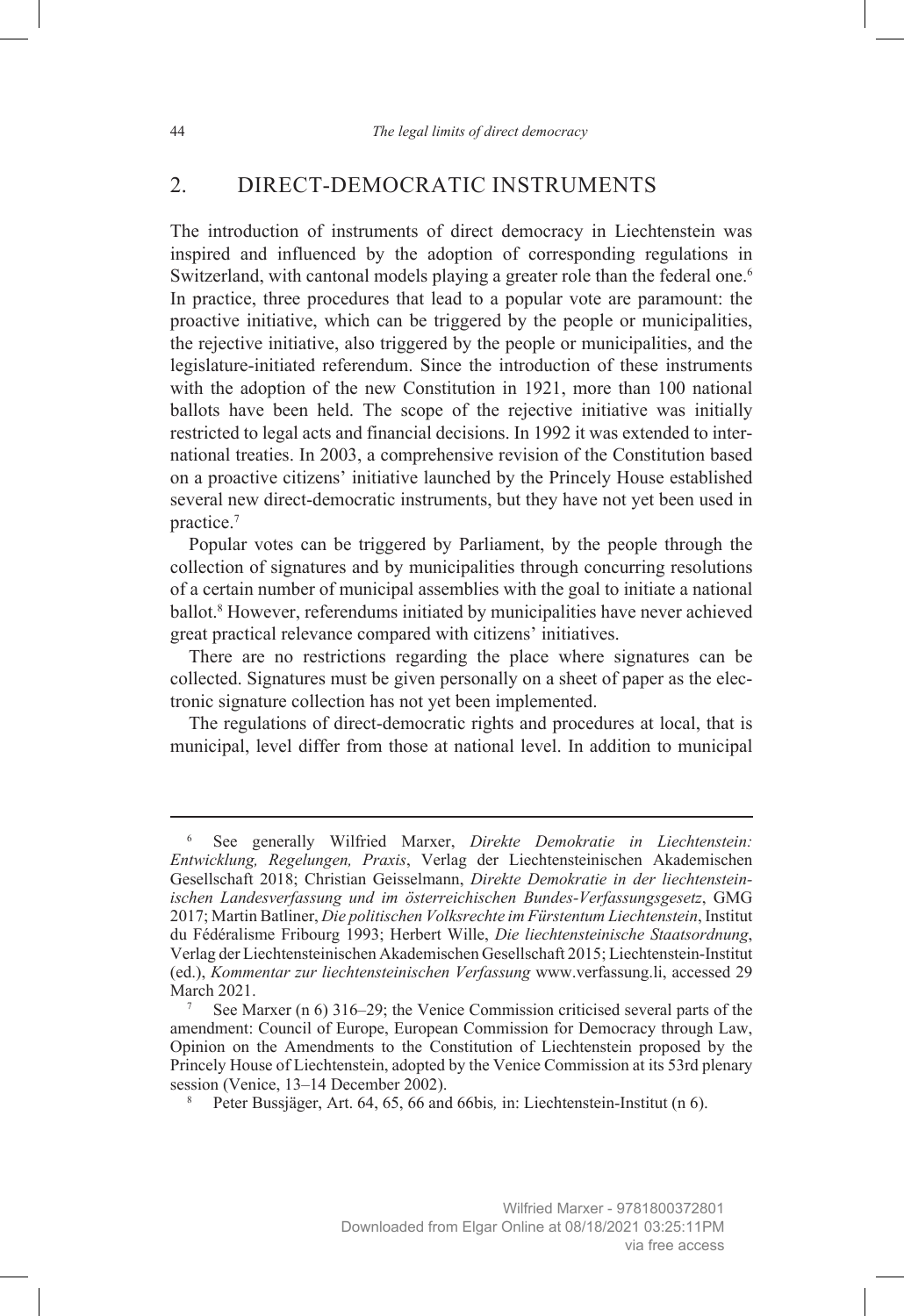votes on regulations, financial expenditure and other matters,<sup>9</sup> naturalisation votes can also be held at the municipal level; only those municipal citizens<sup>10</sup> who are resident in the municipality concerned are entitled to vote in naturalisation matters.<sup>11</sup>

## **2.1 Proactive Initiative**

The right to trigger a proactive initiative is laid down in the Constitution, which states that the right to table legislative proposals is vested in the Reigning Prince, Parliament and citizens entitled to vote.<sup>12</sup> In contrast to Switzerland, the right of initiative is not limited to constitutional amendments, but extends to ordinary legislation. In contrast, ordinances issued by the Government or administrative acts<sup>13</sup> cannot be targeted by means of a proactive initiative.

According to Article 80(2) of the Political Rights Act, proactive initiatives can be submitted in the form of a prepared draft (formulated initiative) or as a simple suggestion (non-formulated initiative). In practice, the non-formulated initiative has gained hardly any significance – only in 1925, 2008 and 2016 were non-formulated initiatives submitted.14 The primary reason for this is that in the case of a non-formulated initiative, Parliament only has to debate it. If Parliament rejects the initiative, no popular vote is held. Thus, the non-formulated initiative amounts to a mere agenda initiative. In contrast, the rejection of a formulated initiative necessarily leads to a popular vote, the result of which is binding on Parliament. Thus, the initiators can pursue their objectives more effectively with a formulated initiative, while the effort required to collect signatures is the same for both variants.

The Constitution stipulates that initiatives can be brought about either by a nationwide collection of signatures from voters<sup>15</sup> or, alternatively, by res-

Art. 41 and 42 Municipality Act.

<sup>&</sup>lt;sup>10</sup> Liechtenstein citizenship is combined with citizenship of one of the eleven municipalities.<br>
<sup>11</sup> Art. 21(3) Municipality Act.<br>
<sup>12</sup> Art. 64 Constitution

Art. 64 Constitution.

<sup>&</sup>lt;sup>13</sup> In 1938, an initiative concerning the authorisation of a wine tavern was rejected by Parliament as this was not a matter for the legislature but an administrative matter; see Marxer (n 6) 140.

In 1925, three non-formulated initiatives to amend the Tax Act were submitted simultaneously, in 2008 the issue was a pension insurance for state employees, in 2016 it was work-related health insurance premiums. All these initiatives had no immediate effect. See Marxer (n 6) 169–74.

<sup>&</sup>lt;sup>15</sup> Art.  $64(2)$  and Art.  $64(4)$  Constitution; Art.  $67(b)$  and Art. 69 Political Rights Act.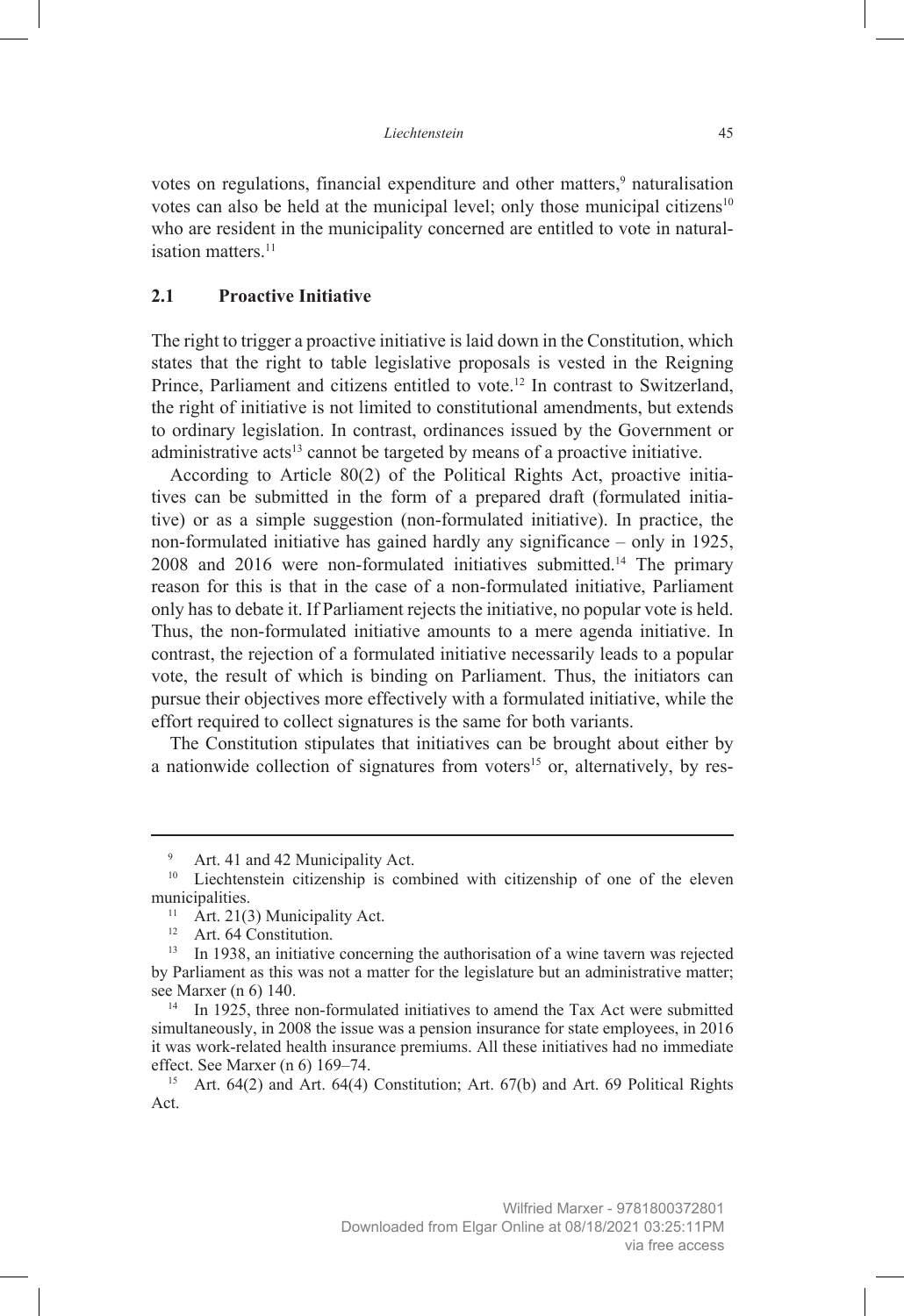olutions of municipal assemblies.16 'Municipal assembly' means the people entitled to vote in the respective municipality, thus not the municipal council or the mayor.

For a proactive legislative initiative, either 1,000 signatures from voters nationwide or the unanimous decision of three municipal assemblies are required.17 If a proactive initiative targets the Constitution, either 1,500 signatures or resolutions from four municipal assemblies are required.<sup>18</sup> At present, the signature requirements correspond to approximately 5 and 7.5 per cent of those entitled to vote, respectively.<sup>19</sup>

In practice, municipal requests have not become important. The few municipal initiatives that were launched in the 1930s proved to be inadmissible, became invalid or did not come about.20 The number of signatures which is required to achieve three or four municipal votes may be, depending on the number of inhabitants in the respective municipalities, even higher than the nationwide required 1,000 or 1,500 signatures, respectively. Thus, this instrument has become even less attractive over time, compared with the 1920s and 1930s when the nationwide quorum of signatures was relatively higher.<sup>21</sup> Although the necessary number of signatures at national level, laid down in the Constitution, has been raised several times since 1921, it has not grown to the same extent as the number of voters.<sup>22</sup> At the municipal level, on the other hand, one-sixth of registered voters in a municipality must sign a request, so the number of required signatures has increased steadily since  $1921$ <sup>23</sup>

<sup>&</sup>lt;sup>16</sup> Art. 64(2) and Art. 64(4) Constitution; Art. 67(a) and Art. 68 Political Rights Act.

Art. 64(2) Constitution.

<sup>&</sup>lt;sup>18</sup> Art. 64(4) Constitution.

<sup>&</sup>lt;sup>19</sup> At the latest national popular vote on 24 November 2019, 20,243 persons were entitled to vote.

Marxer (n  $6$ ) 263–68. One initiative was declared inadmissible as it targeted an administrative matter, one initiative failed to achieve a quorum of three municipal resolutions, another initiative became obsolete due to ongoing developments.

<sup>&</sup>lt;sup>21</sup> Moreover, until the 1970s decisions of the municipal assemblies were not taken in ballots but in real assemblies where citizens could submit a request spontaneously, including requests concerning a municipal initiative. Therefore, there was no need to collect signatures.

<sup>&</sup>lt;sup>22</sup> In 1921, either 400 or 600 signatures were required, which corresponded to circa 22 or 33 per cent of voters, respectively (women's suffrage was not yet introduced); see Marxer (n 6) 252.<br><sup>23</sup> See Marxer (n 6) 251–52 and 268–73.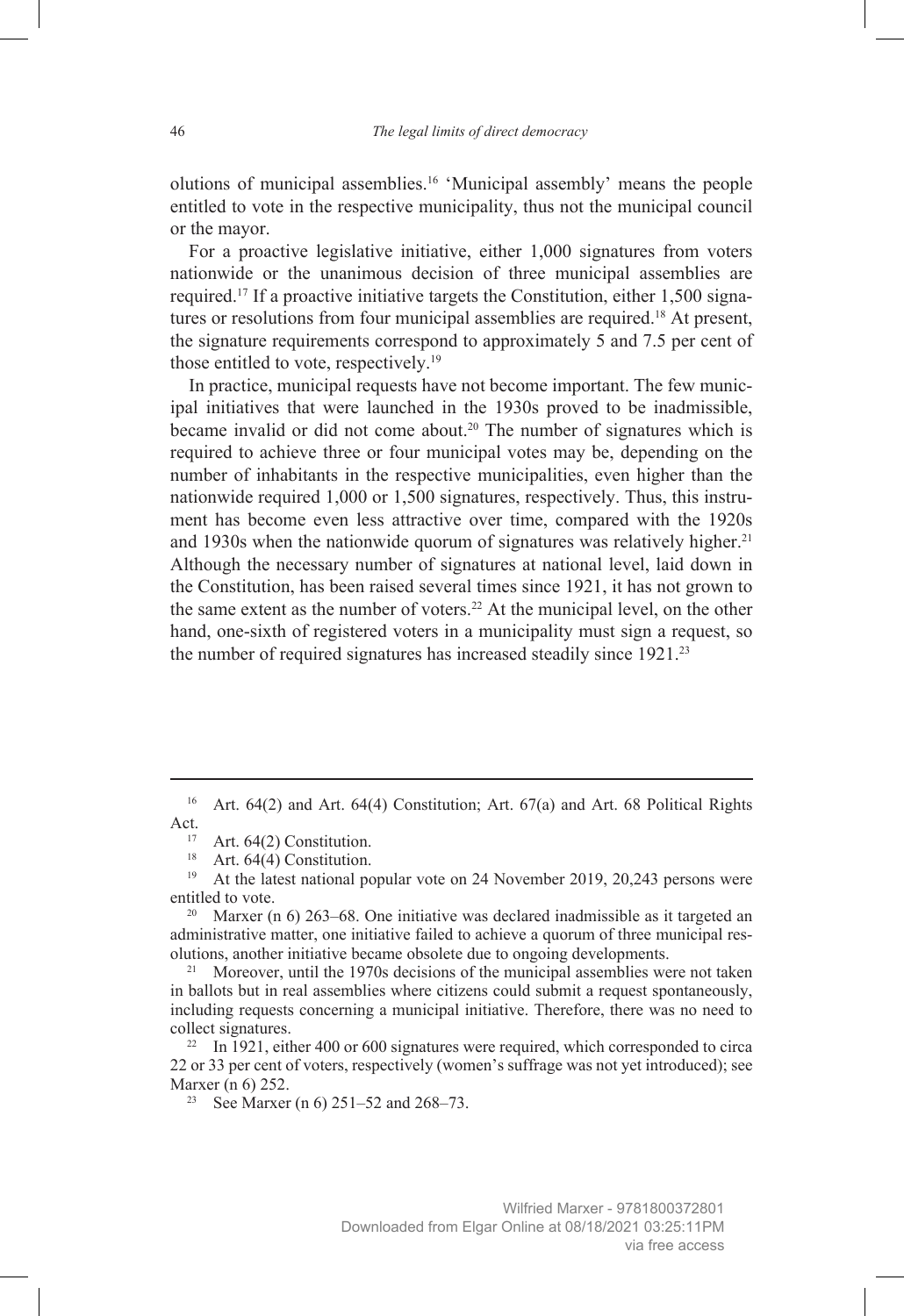#### *Liechtenstein* 47

A majority approval of a proactive initiative at the ballot box is binding on Parliament and the Government.<sup>24</sup> However, for a new law to enter into force, the Reigning Prince must also give the sanction, that is, sign the bill.25



*Sources:* Official announcements after ballots; see Marxer (n 6) 551–56 (updated); (since 2002); Liechtenstein statistics (section 9: *Rechtspflege und Politik*).

*Figure 5.1 Number of proactive initiatives voted on (1919–2019)*

## **2.2 Rejective Initiative**

The rejective initiative is directed against a resolution of Parliament. This may be a constitutional amendment, a law, a financial resolution or an assent to an international treaty.26 Just as with the proactive initiative, ordinances issued by the Government<sup>27</sup> or administrative acts cannot be targeted by means of a rejective initiative.

<sup>&</sup>lt;sup>24</sup> Art. 66(4) and Art. 66(6) Constitution; Art. 83(6) Political Rights Act.<br><sup>25</sup> Art. 65(1) Constitution. The Prince has refused to sign a bill only once

Art. 65(1) Constitution. The Prince has refused to sign a bill only once: in 1961, after a popular vote on a proactive citizens' initiative on the hunting law.

<sup>&</sup>lt;sup>26</sup> Art. 66 and 66bis Constitution.

<sup>&</sup>lt;sup>27</sup> In 1991, the Government decided to quit school education on Saturdays. This was regulated in an ordinance (*Verordnung*). A rejective initiative against the ordinance was declared invalid as it was directed against a law passed by Parliament. As a consequence, a committee launched a proactive initiative to amend the school law by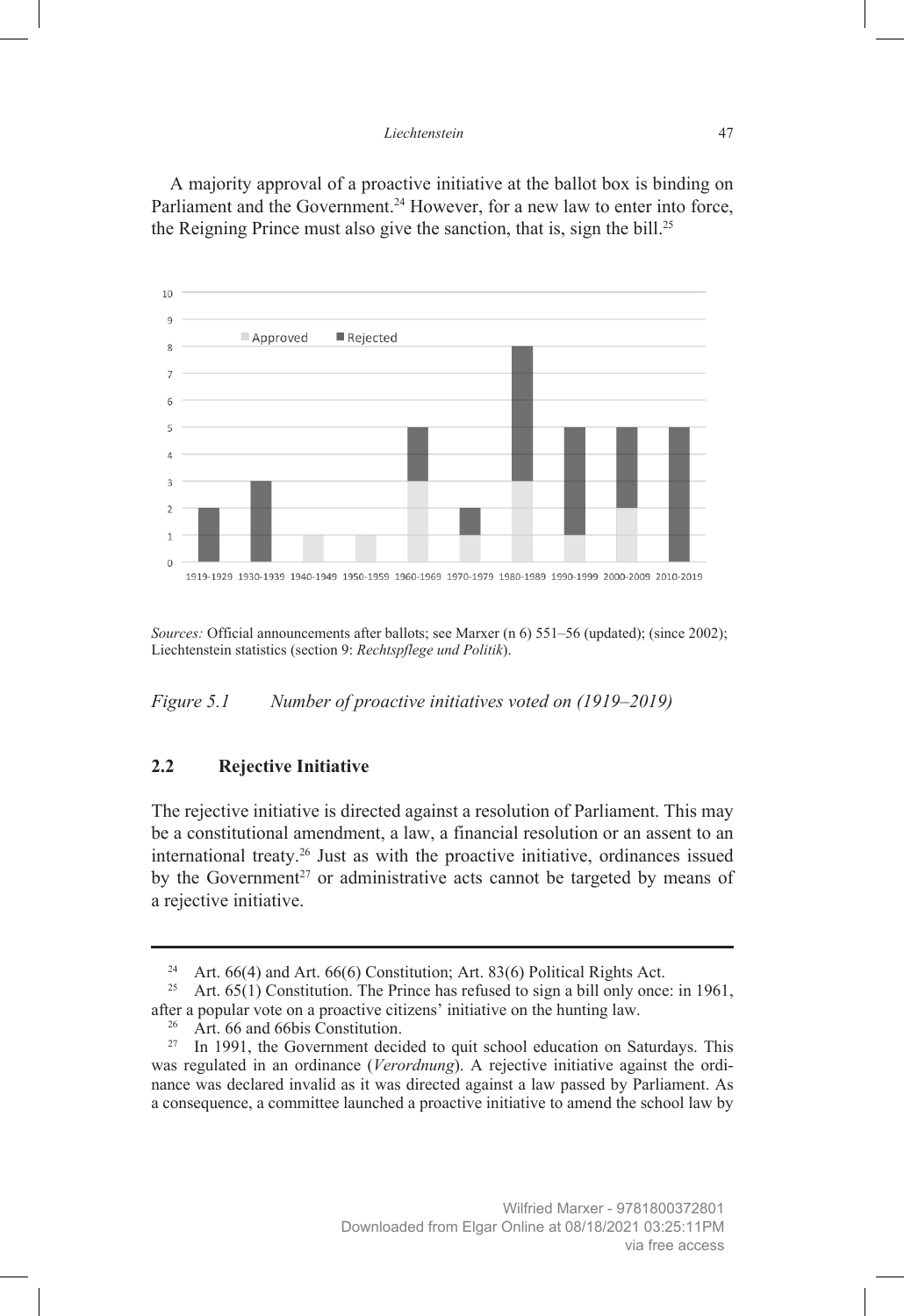Parliament may declare resolutions as urgent, so that they are prevented from being subject to the rejective initiative.28 In practice, this concerns only a few justified cases. For example, the resolution on the state budget for the coming year is regularly declared urgent.29 Moreover, financial resolutions of Parliament are only subject to the rejective initiative if they exceed a certain threshold value. In the current version, this is a one-off expenditure of 500,000 Swiss francs (ca. 460,000 euros) or a recurrent annual expenditure of 250,000 Swiss francs (ca. 230,000 euros).<sup>30</sup>

Rejective initiatives against legislative or financial resolutions require either 1,000 signatures nationwide or the resolution of three municipal assemblies. Rejective initiatives against constitutional resolutions or resolutions on international treaties require either 1,500 signatures or the resolutions of four municipal assemblies.<sup>31</sup>

A rejective initiative may only be launched against parliamentary resolutions that have been published by means of an official promulgation after the session of the Parliament.<sup>32</sup> This includes all resolutions of Parliament that are in principle eligible for a rejective initiative, which are not declared urgent and, in the case of financial resolutions, exceed the above-mentioned threshold value. A rejective initiative may only be held against the resolution of Parliament as it is published. A rejective initiative against parts of a resolution is not permitted.<sup>33</sup>

The first rejective initiative was launched in 1926, the last one to date in 2018.34 Twenty-eight ballots have been held during this period following rejective initiatives. Twelve parliamentary resolutions have been accepted, while 16 resolutions have been rejected. Of these 28 resolutions, 17 were bills, ten were financial resolutions and one rejective initiative targeted an international treaty. No rejective initiative has been triggered against a parliamentary resolu-

introducing the obligation to have school education regularly also on Saturdays. The initiative was rejected in the ballot and the Government was allowed to reduce schooling to five days. See Marxer (n 6) 162, 370, 427 and 436.

 $28$  Art. 66(1) Constitution; Art. 75(4) Political Rights Act.

<sup>29</sup> See for example Finance Act for 2020 (*Finanzgesetz vom 7. November 2019 für das Jahr 2020*, LGBl. 2019.314). The act ends with the wording: 'Parliament has declared this legislative resolution to be urgent.'

<sup>&</sup>lt;sup>30</sup> Art. 66(1) Constitution.

 $31$  Art. 70(1a) and 70a(1a) Political Rights Act.

<sup>&</sup>lt;sup>32</sup> Art. 70(1)a, Art. 70a(1), Art. 75(1)b and Art. 76(1) Political Rights Act; Art. 66(1), 66(2) and 66bis(1) Constitution.

<sup>33</sup> Marxer (n 6) 185–91.

<sup>34</sup> See Marxer (n 6) 551–56.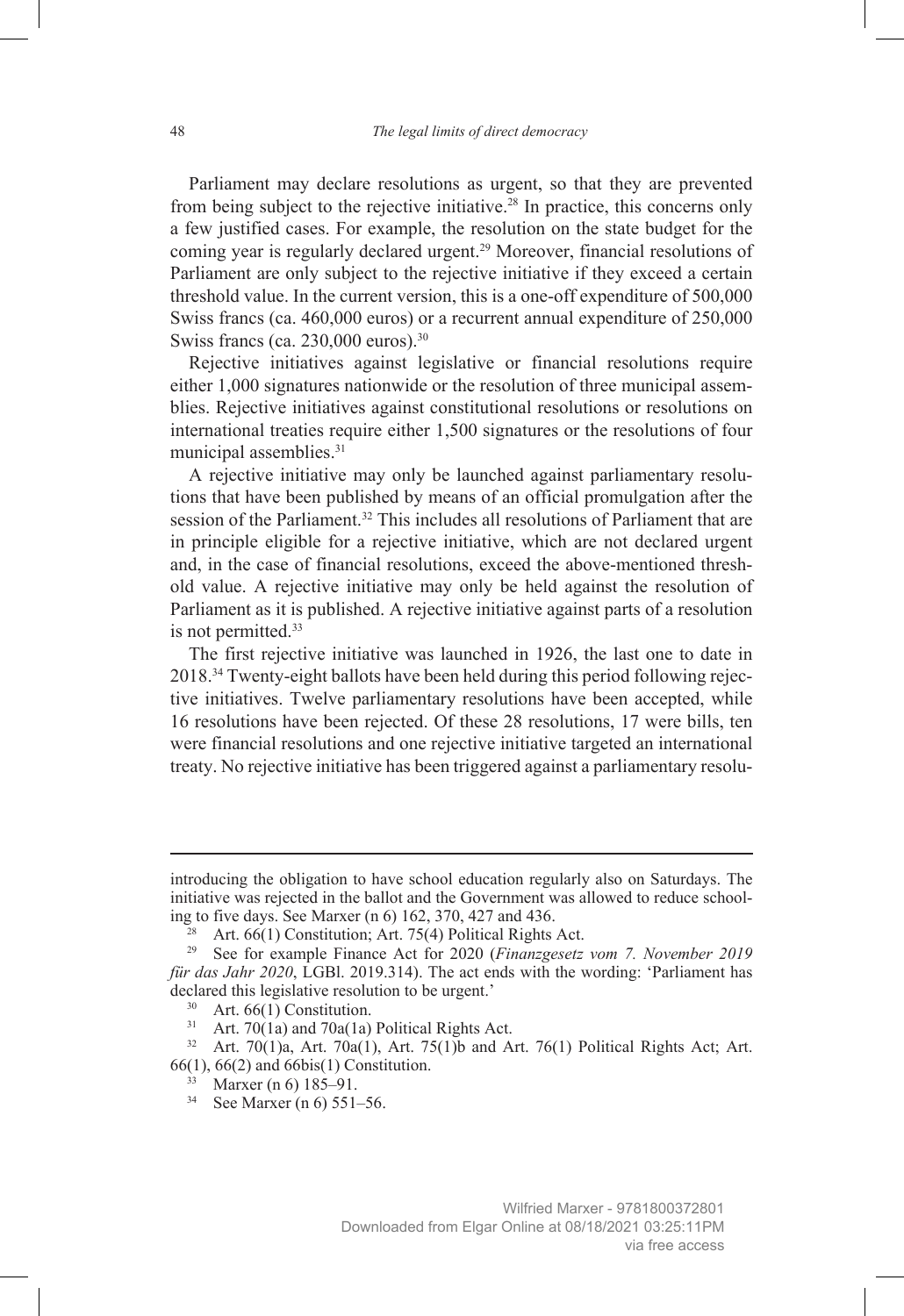tion on an amendment of the Constitution so far. Only one popular vote, in the 1930s, has been held as a result of a municipal rejective initiative.35

A majority approval at the ballot box supports the resolution taken by Parliament. However, for a new law to enter into force, the Reigning Prince must also give the sanction, that is, sign the bill. He has, so far, always done so when bills had been approved in a ballot after a rejective initiative. If a parliamentary resolution does not find a majority in the ballot, the draft is definitely rejected36 and no further action of the Prince is required.



*Source:* See Figure 5.1.



#### **2.3 Legislature-initiated Referendum**

Parliament may, on its own initiative, submit a resolution which has been approved by the required majority<sup>37</sup> to the people for a decision.<sup>38</sup> As in the

<sup>35</sup> Marxer (n 6) 136–37, 140, 262–73. In 1937, Parliament passed a law banning warehouses against which decisions were taken in five municipalities to hold a referendum. In the vote, the parliamentary draft was adopted with 59.1 per cent of the votes; see Marxer (n 6) 266.

<sup>&</sup>lt;sup>36</sup> Art. 66(4) and Art. 66bis(2) Constitution.<sup>37</sup> As a rule a resolution of Parliament requ

As a rule, a resolution of Parliament requires the presence of two-thirds of the members of Parliament and a simple majority of those present (Art. 58(1) Constitution). For constitutional amendments, either unanimity at a meeting or a majority of three-quarters of those present at two consecutive meetings is required (Art. 112(2) Constitution).

<sup>&</sup>lt;sup>38</sup> Art. 67(c) Political Rights Act.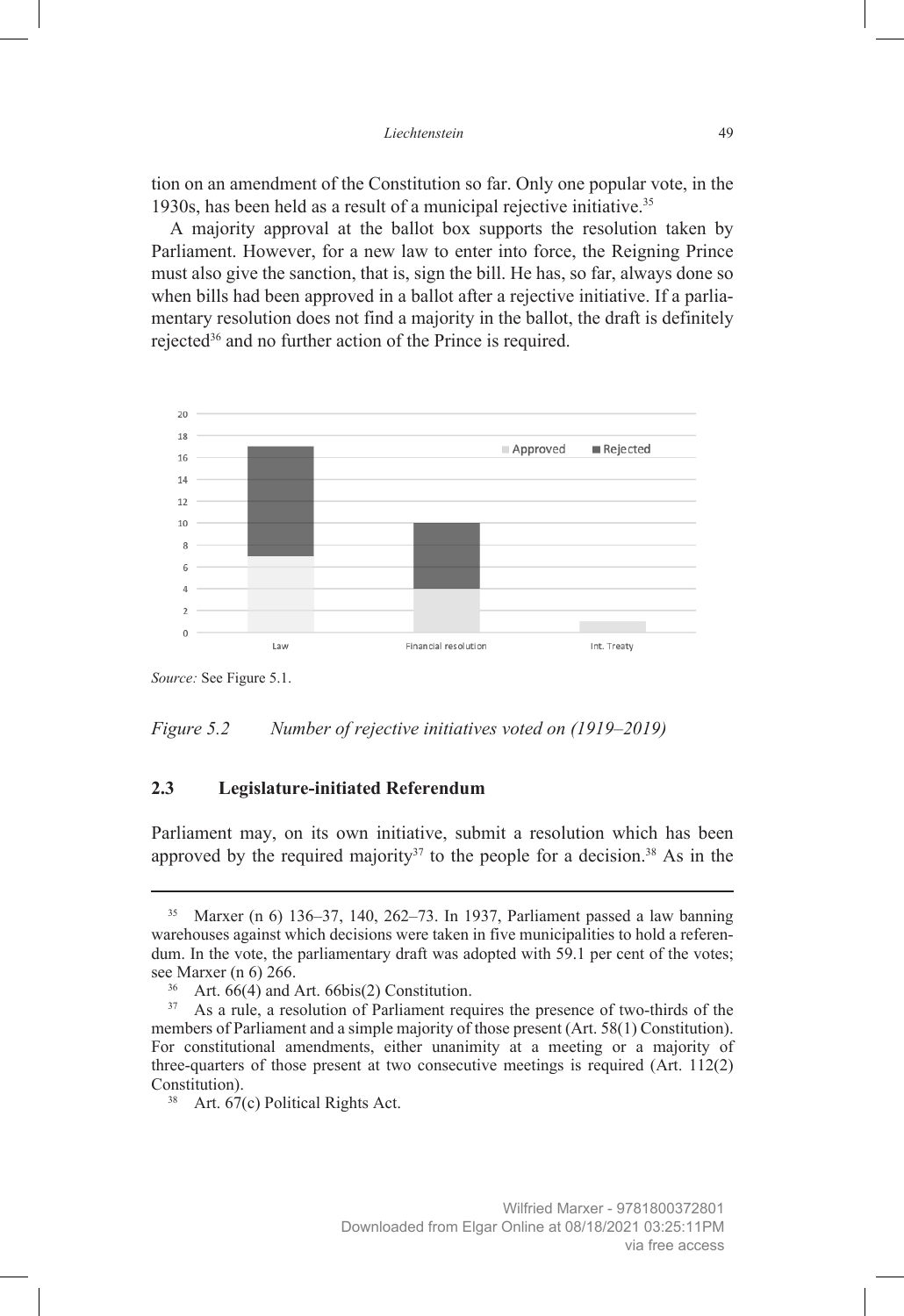case of the rejective initiative, this may concern legal acts (constitutional amendments or laws), financial resolutions with the same expenditure thresholds as with the rejective initiative and assent to international treaties – and again only holds for resolutions that are not declared urgent by Parliament.<sup>39</sup>

While a partial rejective initiative requested by the people is not permitted, Parliament is free to split its resolution into different parts and submit them separately to the vote of the people.<sup>40</sup> However, this has not happened so far.

As with the rejective initiative, a majority approval at the ballot box will support the parliamentary resolution, but in addition the princely sanction is also required. On the other hand, a resolution is definitely rejected if there is no majority in the ballot, and then no further action of the Prince is necessary.

Parliament is also empowered to call a popular vote on the inclusion of individual principles in a law to be enacted.41 In this case, the vote is consultative, meaning that it has no legally binding effect on Parliament.<sup>42</sup>



*Figure 5.3 Number of legislature-initiated referendums voted on (1919–2019)*

<sup>&</sup>lt;sup>39</sup> Art.  $66(1)$  and (2) and  $66bis(1)$  Constitution.

<sup>&</sup>lt;sup>40</sup> Art. 77(3) Political Rights Act; see also Marxer (n 6) 185–91.<br><sup>41</sup> Art. 66(3) Constitution

<sup>&</sup>lt;sup>41</sup> Art. 66(3) Constitution.<br><sup>42</sup> A consultative vote wa

A consultative vote was only held once, in 1968. It concerned the question of whether women's voting rights should be introduced in Liechtenstein. Not only men were asked, but separately also women. The result was that women welcomed this by a narrow majority of 50.5 per cent, while only 39.8 per cent of men were in favour. Voter turnout was less than 60 per cent, whereas in other votes at that time it was usually above 80 per cent. Women's suffrage was finally introduced in 1984 by popular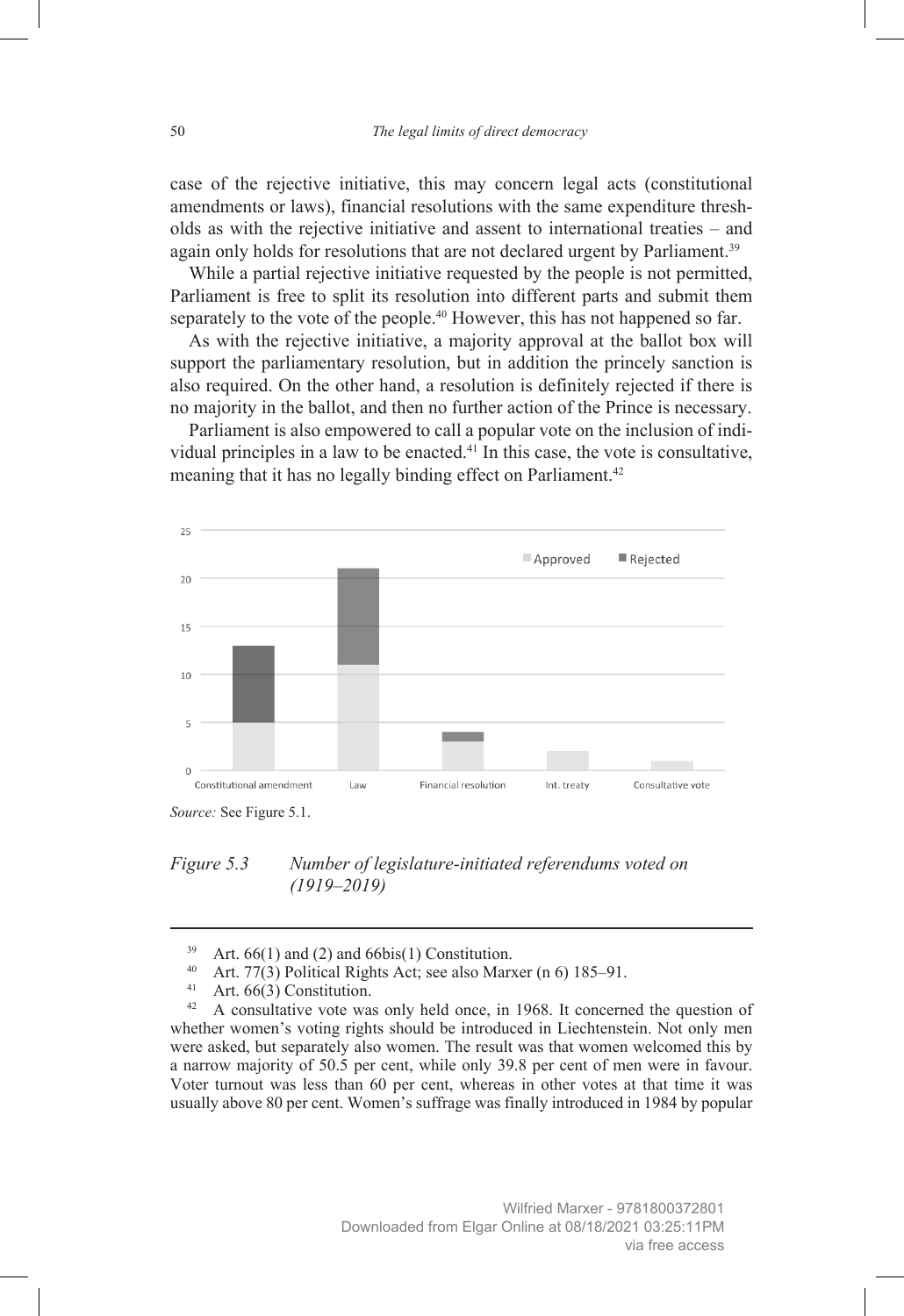#### **2.4 Other Instruments of Direct Democracy**

The Constitution of 1921 also introduced the possibility for the people to make a request to convene<sup>43</sup> or dissolve<sup>44</sup> Parliament, which results in a popular vote on this issue. At present, 1,000 signatures from Liechtenstein citizens eligible to vote or three resolutions adopted by municipal assemblies are required for the convocation; while for the dissolution of Parliament, 1,500 signatures or four municipal resolutions are required. Only once in 1928 did a request for the dissolution of Parliament come about, but it did not entail a popular vote as Parliament meanwhile had already been dissolved by the Prince and new elections had been called.45

In 2003, a comprehensive revision of the Constitution was carried out on the basis of a proactive citizens' initiative launched by the Prince and the Hereditary Prince.<sup>46</sup> The revision was approved in the referendum with 64.3 per cent. In addition to other constitutional amendments, various new direct-democratic instruments were introduced: a motion of no-confidence against the Reigning Prince, an initiative for the abolition of the monarchy, a referendum on the appointment of judges and a secession right for the municipalities. None of these instruments had been made use of at the time of writing. The instruments are briefly described below.

A motion of no-confidence against the Reigning Prince may be tabled by 1,500 voters, on which Parliament must make a recommendation and the people then vote.<sup>47</sup> If the motion is adopted in the popular vote, further deliberations are held within the Princely House in accordance with the Law on the Princely House<sup>48</sup> and measures may be taken by the princely family, such as a warning, disciplinary action or even dismissal of the Prince.

vote – only men being entitled to vote – after it had been rejected in popular votes in 1971 and 1973. All these popular votes were initiated by Parliament.

<sup>43</sup> Art. 48(2) Constitution.

<sup>44</sup> Art.  $48(3)$  Constitution.

<sup>&</sup>lt;sup>45</sup> See Marxer (n 6), 211–15.<br><sup>46</sup> See Frank Marcinkowski

<sup>46</sup> See Frank Marcinkowski and Wilfried Marxer, *Politische Kommunikation und Volksentscheid: Eine Fallstudie zur Verfassungsreform in Liechtenstein* (Nomos 2011). In fact, an appeal was made to the Constitutional Court as to whether the Prince could make use of the citizens' right of initiative. The court ruled that at least the Hereditary Prince was allowed to do so and thus the initiative was permitted: StGH 2002/73 of 3 February 2003; see also Marxer (n 6) 246.

Art. 13ter Constitution.

<sup>48</sup> *Hausgesetz des Fürstlichen Hauses Liechtenstein* vom 26. Oktober 1993; LGBl. 1993.100.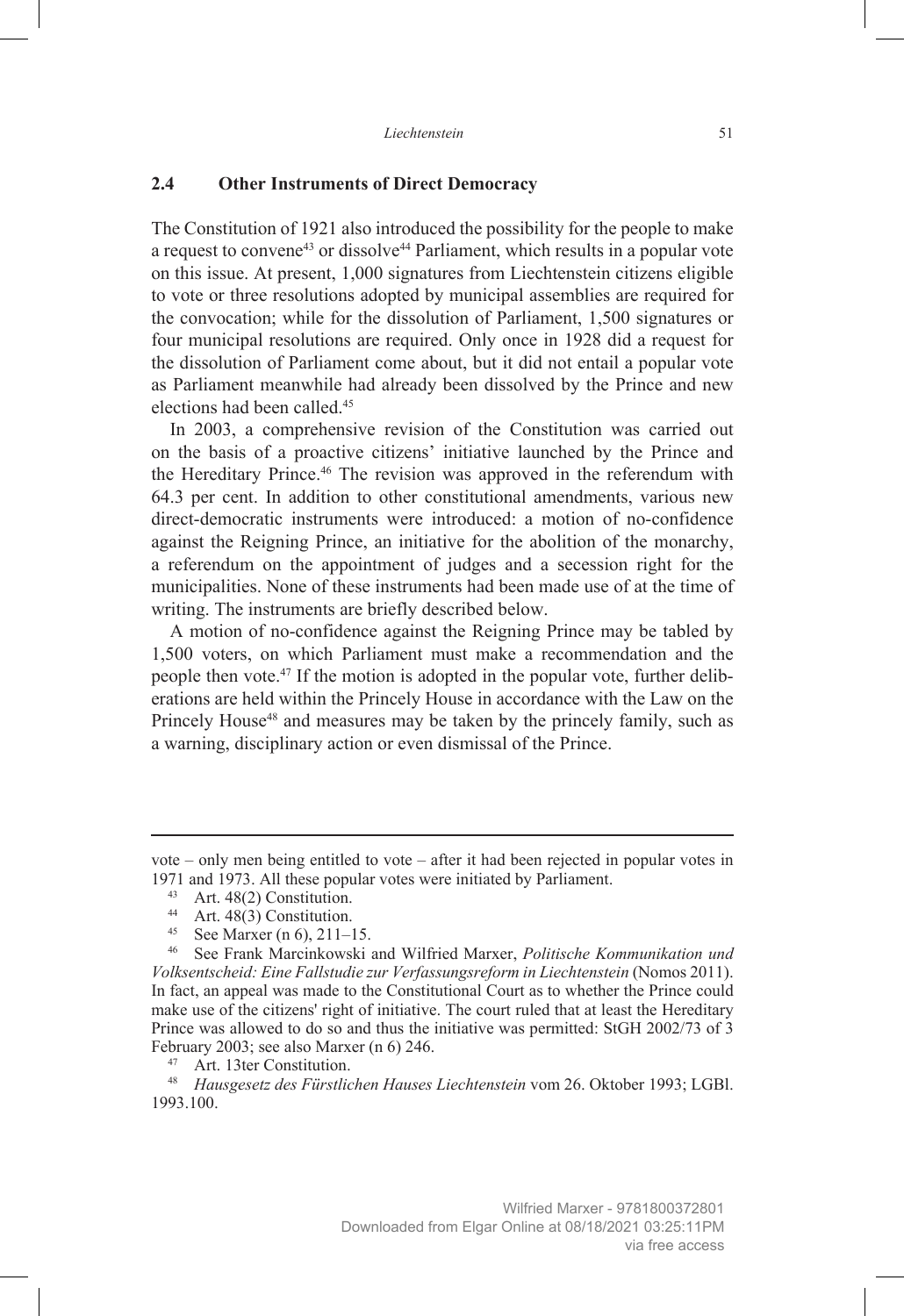A proactive initiative by 1,500 voters may also be submitted to abolish the monarchy.49 If the initiative is adopted in the referendum, Parliament is charged with drawing up a constitution on a republican basis and submitting it to another popular vote. The Reigning Prince may also submit a proposal for a new constitution. The second popular vote is required by the Constitution and thus is to be qualified as a law-initiated referendum. If monarchy is abolished in this way by majority vote, the Reigning Prince cannot veto the decision of the people. $50$ 

Referendums initiated by the Government or the Reigning Prince (executive-initiated referendums) do not exist in Liechtenstein.

## **2.5 Instruments at the Municipal Level**

Direct-democratic rights at the municipal level are regulated in the Municipality Act, while procedural regulations sometimes refer to provisions of the Political Rights Act.<sup>51</sup> Direct-democratic rights at the municipal level are exercised in the municipal assembly, that is, an assembly of the people entitled to vote in the specific municipality, as opposed to the competences of the mayor and the municipal council, which are elected by the voters for a term of office of four years.52 The municipal council can also order a decision to be taken at the ballot box instead of at an assembly.<sup>53</sup>

The municipal assembly has, among other competences, the power to enact the municipal ordinance and certain regulations and to take decisions that involve high expenditures, that is, expenditures exceeding 35 per cent of municipal revenues in the case of one-time expenditures and exceeding 20 per cent of municipal revenues in the case of recurring expenditures. In other words, these municipal resolutions are subject to a law-initiated referendum.<sup>54</sup> The municipal ordinance can determine whether further powers fall within the competence of the municipal assembly.<sup>55</sup>

In addition to this law-initiated referendum, certain resolutions of the municipal council are subject to the rejective initiative. A rejective initiative may be launched against decisions involving expenditures exceeding a threshold value that the municipal ordinance may set between 100,000 and 300,000

<sup>&</sup>lt;sup>49</sup> Art. 113 Constitution.<br> $50 \text{ Art } 113(2)$  Constitution

Art. 113(2) Constitution.

<sup>&</sup>lt;sup>51</sup> Art. 88(2) Municipality Act.

<sup>52</sup> See Marxer (n 6) 335–58.

<sup>53</sup> Art. 26 Municipality Act.

<sup>54</sup> Art. 25 (2)–(5) Municipality Act.

 $55$  Art. 25(3) Municipality Act mentions certain other regulations, the establishment of municipal institutions and membership in special purpose associations.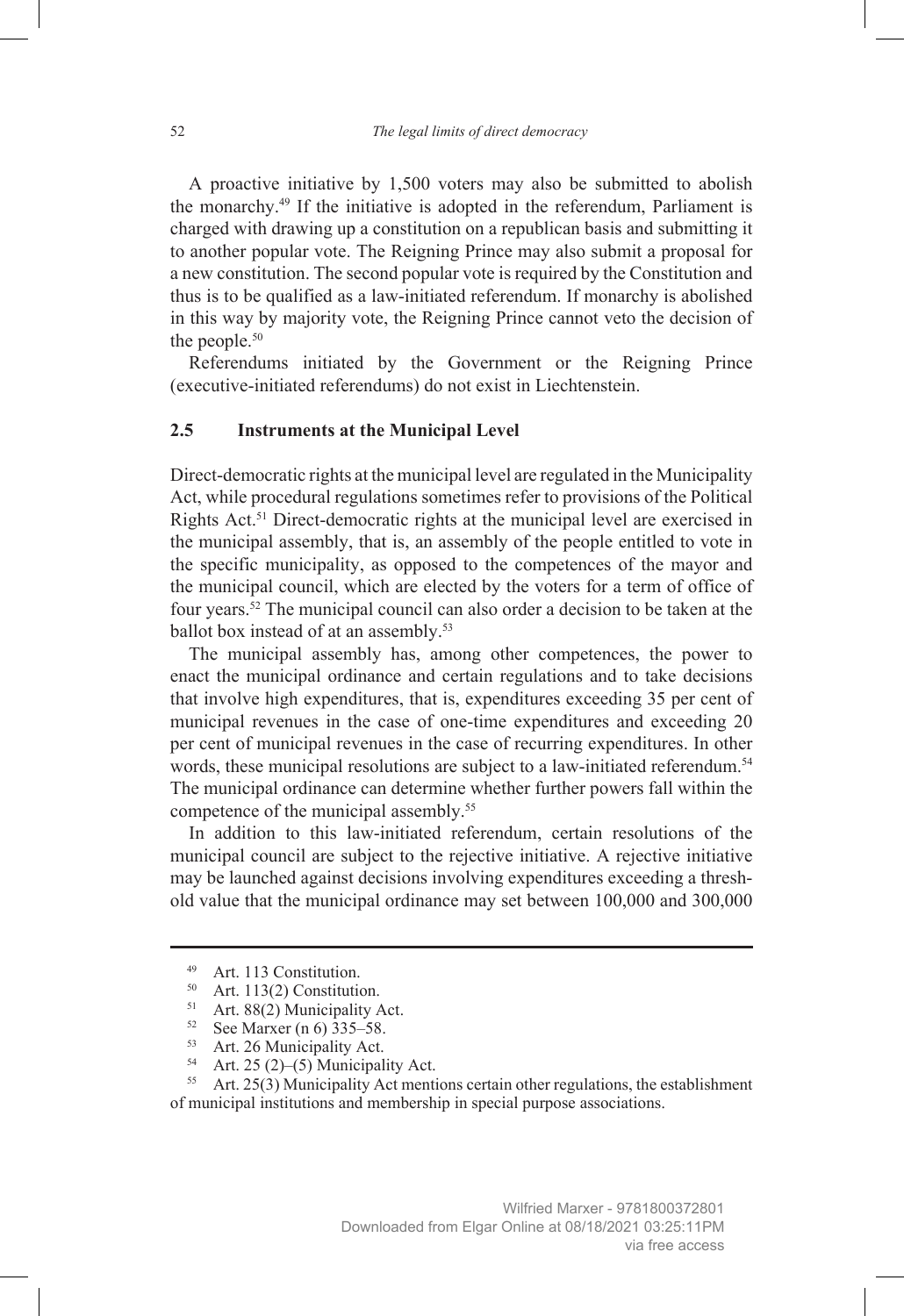Swiss francs.<sup>56</sup> In addition, a rejective initiative may be launched against certain other resolutions of the municipal council, regardless of the expenditure involved, including the approval of the municipal accounts, the setting of the tax surcharge, the enactment of the zoning plan and building regulations and the imposition of levies.<sup>57</sup>

Proactive initiatives may be launched with regard to the same subject matters as those that are subject to the rejective initiative.<sup>58</sup>

Both the rejective and the proactive initiative at municipal level can be triggered by a sixth of the respective municipal electorate, thus the number of required signatures has increased by time.59 If a rejective or a proactive initiative is launched, the proposal concerned must be tabled at a municipal assembly or, which is more common today, put to a ballot vote.<sup>60</sup>

Since the revision of 2003, individual municipalities are allowed to secede from the union. The majority of the resident voters of the municipality concerned decides on the initiation of the procedure. Secession is eventually effected by law or a state treaty; in the case of a state treaty a second vote must be held in the municipality after the treaty negotiations have been concluded.<sup>61</sup>

# 3. LEGAL LIMITS

The relevance of legal limits, both at the national and the municipal level, is mainly limited to the instrument of the proactive initiative. In the case of the rejective initiative and the legislature-initiated referendum, the proposal in question has undergone a parliamentary approval process, so that no further substantive examination of the subject matter of the vote is required.

## **3.1 Substantive Limit: Compliance with the Constitution and International Treaties**

The Political Rights Act provides for a preliminary examination of proactive initiatives at the national level by Parliament. Upon registration, initiatives are examined by the Government to determine whether they comply with the Constitution and international treaties. The report of the Government on this

<sup>56</sup> Art. 41(1) Municipality Act.

<sup>57</sup> Art. 41(2) Municipality Act.

<sup>&</sup>lt;sup>58</sup> Art. 42(1) Municipality Act.

<sup>&</sup>lt;sup>59</sup> Art. 41(1) and 42(1) Municipality Act.<br><sup>60</sup> Art. 26 Municipality Act: Art. 41(1) an

Art. 26 Municipality Act; Art. 41(1) and 42(1) Municipality Act; see Marxer (n 6) 355–56.

 $61$  Art. 4(2) Constitution; see Marxer (n 6) 227–29; Peter Bussjäger, Art. 4, in: Liechtenstein-Institut (ed.) (n 6).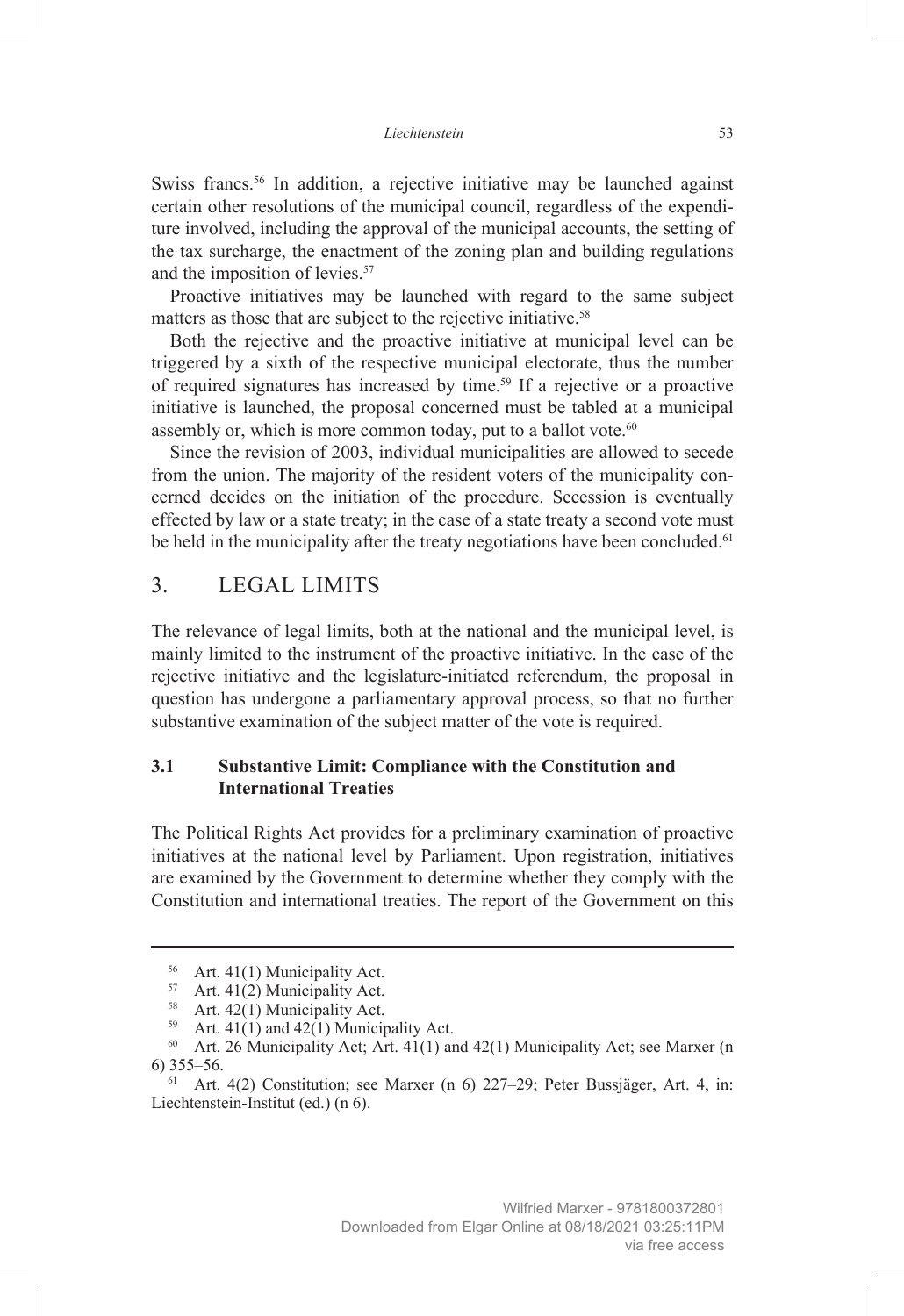question is sent to Parliament for further action.<sup>62</sup> Parliament considers the initiative request at its next session. If it finds that the initiative is not in conformity with the Constitution or international treaties in force, it declares it null and void, that is, inadmissible.63 The initiators may appeal to the Constitutional Court against a declaration of nullity of Parliament.<sup>64</sup> The preliminary examination procedure was introduced in 1992 in the course of Liechtenstein's accession to the European Economic Area in order to avoid signature collections and popular votes on issues that contradict the Constitution or international law.65

Two proactive initiatives have been declared inadmissible by Parliament since 1992. One initiative on climate protection was declared inadmissible in 2004.66 The initiative wanted all future laws and ordinances in Liechtenstein to be in conformity with climate protection goals. The Government had concerns about the compatibility with existing international treaties and also criticised that the tiered structure of the legal system was not taken into account, as any one law would have an effect on numerous other laws.<sup>67</sup> Parliament followed this argumentation.<sup>68</sup> The initiators substantiated their submission with two legal opinions, $69$  but the Constitutional Court supported the inadmissibility decision of Parliament.70

In 2013, a parliamentary proposal on pension insurance for state employees was announced, aiming at significant pension cuts with the goal of restructuring the state pension fund.<sup>71</sup> As opposition to the solution chosen by Parliament, a citizen registered a proactive initiative with his own proposal.

<sup>62</sup> Art. 70b(1) Political Rights Act.

<sup>&</sup>lt;sup>63</sup> Art. 70b(2) Political Rights Act.

<sup>&</sup>lt;sup>64</sup> Art. 70b(3) Political Rights Act.

<sup>&</sup>lt;sup>65</sup> Law of 17 September 1992 on the amendment of the Political Rights Act; LGBl. 1992.100.

<sup>66</sup> See Marxer (n 6) 155–56.

<sup>67</sup> Regierung des Fürstentums Liechtenstein, *Bericht und Antrag der Regierung an den Landtag des Fürstentums Liechtenstein betreffend die Vorprüfung der angemeldeten Volksinitiative auf Erlass eines Klimaschutzgesetzes* (BuA, 2004/79), Vaduz 2004, https://bua.regierung.li accessed 29 June 2020.

<sup>68</sup> Landtag des Fürstentums Liechtenstein, *Landtagsprotokoll 2004*, 1093–1105, www.landtag.li accessed 29 June 2020.

<sup>69</sup> Giovanni Biaggini, *Zur Verfassungsmässigkeit der Volksinitiative 'Klimaschutzgesetz'. Stellungnahme zum Bericht und Antrag der Regierung an den Landtag des Fürstentums Liechtenstein zuhanden des Initiativkomitees, 2004*; Anne Peters, *Gutachten zur Frage der Völkerrechtskonformität einer Initiative für ein Klimaschutzgesetz in Liechtenstein*, 2004.

<sup>70</sup> StGH 2004/70.

<sup>71</sup> See Marxer (n 6) 156.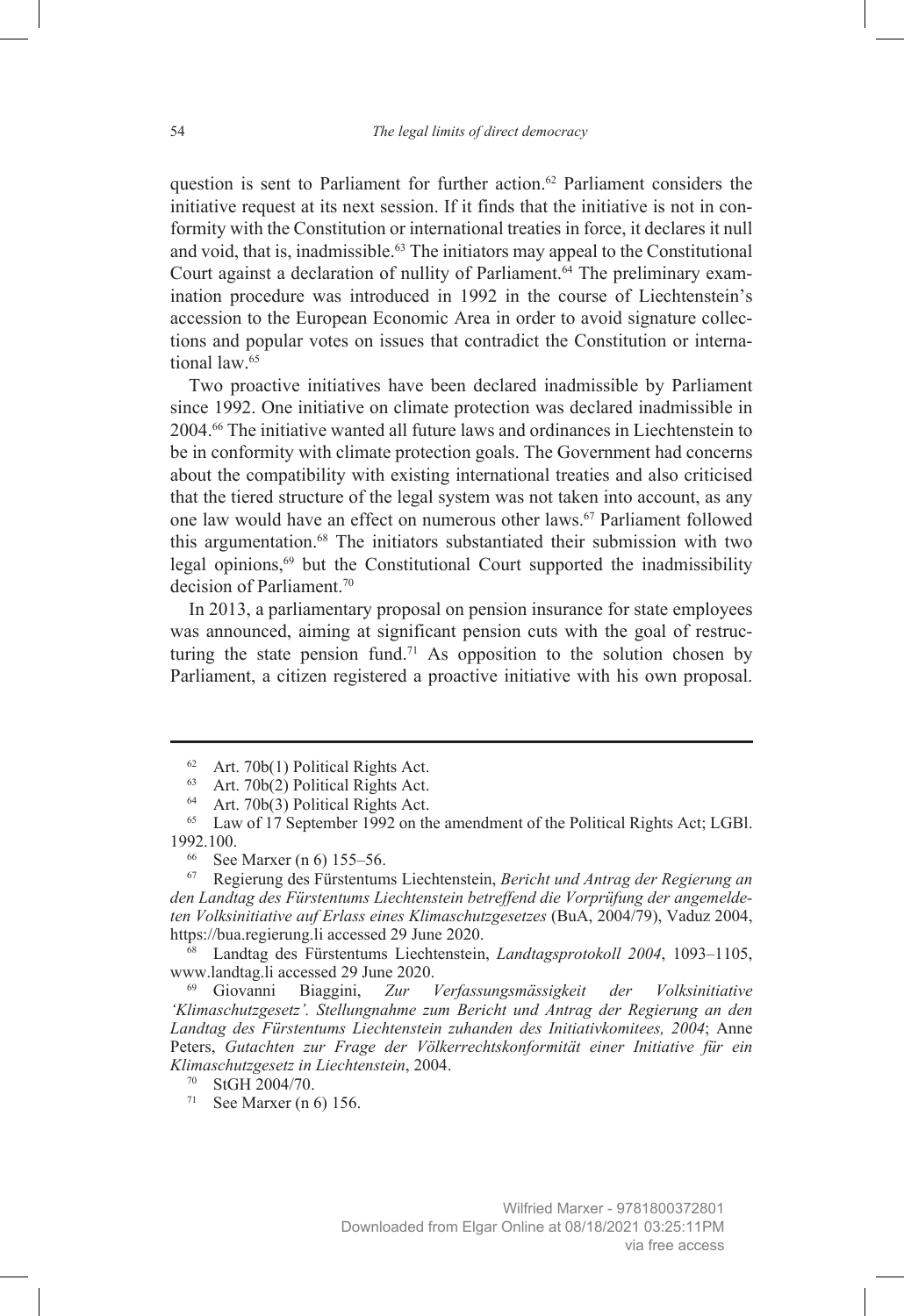Based on a report prepared by two experts,<sup>72</sup> the Government recommended that Parliament declare the initiative inadmissible.73 The experts had concluded that the initiative proposal to reduce the pensions of state employees was too radical and therefore violated well-acquired rights and also violated the principle of equality due to unequal treatment of different state employees. The initiator appealed against the decision of Parliament<sup> $74$ </sup> to declare the initiative inadmissible. The Constitutional Court found no reason for inadmissibility and ruled that the initiative was sufficiently balanced to be admissible.<sup>75</sup> Thus Parliament finally admitted the initiative in March 2014.76

## **3.2 Formal Limits**

#### **3.2.1 Clarity of the question**

When registering or submitting a proactive initiative it must be clearly evident what form it takes: non-formulated or formulated initiative, launched as a popular or municipal initiative.<sup>77</sup> This is checked by the Government during the registration procedure. In the case of a rejective initiative, clear designation of the parliamentary resolution against which the rejective initiative is directed is required.<sup>78</sup>

In the case of proactive initiatives, the initiators often give names and titles to their request that are as appropriate or as mobilising as possible and may play some role in the debates leading up to the popular vote. The title is usually also adopted in the official governmental information on the forthcoming

<sup>72</sup> Erich Peter and Peter Bussjäger, *Gutachten zur Frage der Vereinbarkeit der Volksinitiative Pensionskasse win-win zum Gesetz über die betriebliche Personalvorsorge des Staates (SBPVG) mit der Verfassung des Fürstentums Liechtenstein*, Zürich/Bendern 2013.

<sup>73</sup> Regierung des Fürstentums Liechtenstein, *Bericht und Antrag der Regierung an den Landtag des Fürstentums Liechtenstein betreffend die Vorprüfung der angemeldeten Volksinitiative 'winwin50' zum Gesetz über die betriebliche Personalvorsorge des Staates (SBPVG)* (BuA, 2013/85), Vaduz 2013, https://bua.regierung.li accessed 29 June 2020.

<sup>74</sup> Landtag des Fürstentums Liechtenstein, *Landtagsprotokoll 2013*, 1761–79, www.landtag.li accessed 29 June 2020.

<sup>&</sup>lt;sup>75</sup> StGH 2013/183, www.gerichtsentscheidungen.li accessed 29 June 2020.<br><sup>76</sup> Landtag des Fürstentums Liechtenstein *Landtagsprotokoll* 2014 72–84

<sup>76</sup> Landtag des Fürstentums Liechtenstein, *Landtagsprotokoll 2014*, 72–84, <www .landtag.li> accessed 29 June 2020. The initiator had already started a second initiative while the Constitutional Court was still deciding on the first one. Finally, both initiatives were admitted and the initiator withdrew neither the first nor the second one. Thus, both initiatives were brought to the ballot on the same day and both were rejected. See also Marxer (n 6) 156, 161, 173, 260, 283, 408.

<sup>77</sup> Art.  $68(3)$ , Art.  $69(5)$  and Art.  $80(2)$  Political Rights Act.

<sup>&</sup>lt;sup>78</sup> Art.  $68(3)$ a and Art.  $69(5)$  Political Rights Act.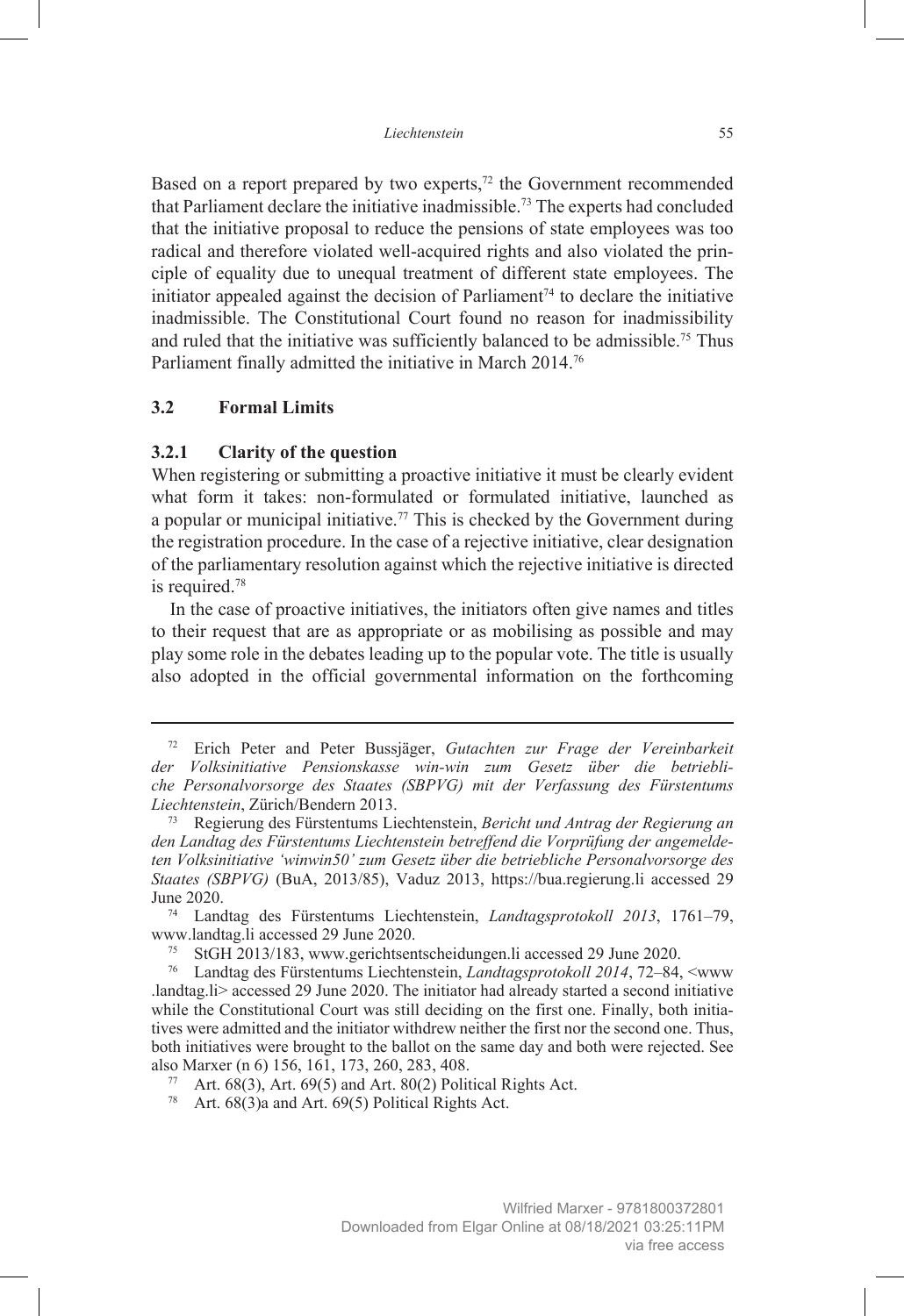popular vote and even on the ballot paper.79 If the initiators do not include a title themselves, a neutral name is chosen by the Government (for example, 'Draft of the initiative committee to amend the law XY').

The wording on the ballot paper is defined by the Political Rights Act. In the case of proactive initiatives, the question on the ballot paper must be: 'Do you want to accept the draft XY?' If a counterproposal of Parliament is submitted as an alternative to the proactive initiative, two questions are put to the voters: 'Do you wish to accept the initiators' draft? or Do you wish to accept Parliament's counterproposal?'80 If there are more proposals on the same subject, the law again provides for a predefined, clear wording.<sup>81</sup> For this reason, there is no scope for suggestive or manipulative action by the authorities on the voting issue.82 In the case of a rejective initiative, there is also no leeway as the request is directed against a clearly formulated resolution of Parliament.<sup>83</sup>

In order to avoid manipulation by the authorities, the Government is obliged to give room for the arguments in favour and against the initiative in the official voting brochure, so that both sides can put forward their arguments. These are the initiators or the committee of a proactive or rejective initiative on the one hand and the Government, Parliament or other stakeholders on the other. According to decisions of the Constitutional Court, the authorities, including the Reigning Prince, are also obliged to act fairly in referendum campaigns.<sup>84</sup>

81 Art.  $83(3)$ –(5) Political Rights Act.

 $79$  For example, voting questions on the ballot papers were: 'Do you want to accept the draft of the initiative committee "For Life" (*Für das Leben*)'? (2005); 'Do you want to adopt the draft of the initiative committee "Yes – so that your vote counts" (*Ja – damit deine Stimme zählt*) for the amendment of the national constitution?' (2012). The same titles were used in the official information sent to the voters before the popular vote (for example, Regierung des Fürstentums Liechtenstein, Information zur Volksabstimmung vom 29. Juni und 1. Juli 2012 über das Initiativbegehren zur Abänderung der Landesverfassung ('Ja – damit deine Stimme zählt') (Source: Archive

<sup>&</sup>lt;sup>80</sup> Art.  $83(1)$  and 83(2) Political Rights Act.

<sup>&</sup>lt;sup>82</sup> There is no precedent for highly misleading titles chosen by initiators for their initiative. A legal entitlement that the title chosen by the initiators will be adopted by the authorities does not exist.

<sup>&</sup>lt;sup>83</sup> Parliamentary resolutions against which a rejective initiative may be taken are listed in public announcement after the parliamentary sessions. In the case of a rejective initiative, it must be clearly stated against which resolution the referendum is directed.

<sup>84</sup> *StGH* 1990/6 of 2 May 1991, in: *Liechtensteinische Entscheidsammlung 1991*, 133. The Constitutional Court criticised the practice of not giving the initiators of the popular initiative for the introduction of the State Treaty referendum the opportunity to present their arguments in the Government's official voting brochure. Since then, equal space has been given to the pro and contra sides in the voting brochure. In another decision, the Constitutional Court criticised the unbalanced appearance of the Prime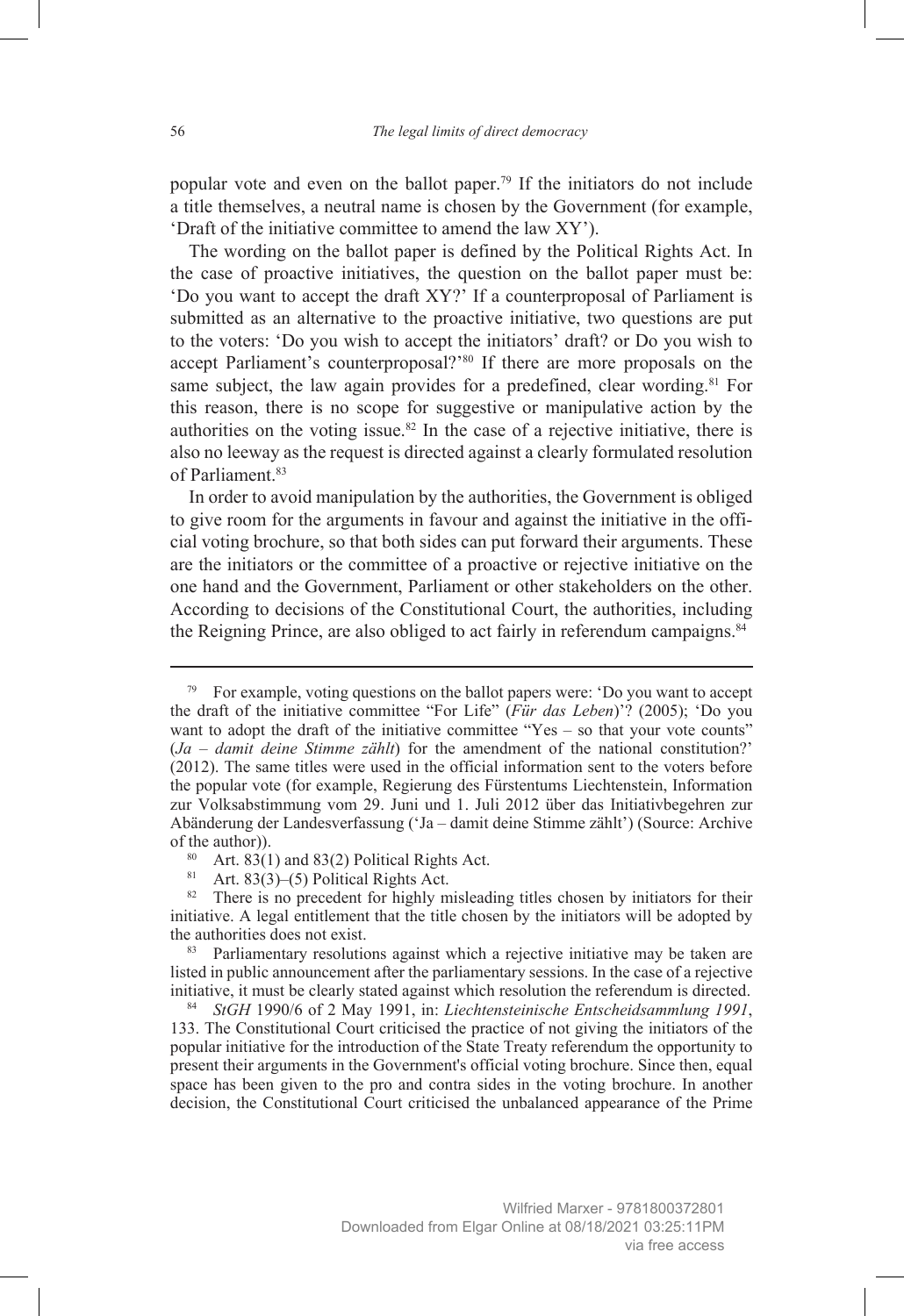#### **3.2.2 Consistency of the subject matter**

Liechtenstein law does not explicitly require unity of subject matter in the case of proactive initiative requests.85 However, judgments of the Constitutional Court and the Administrative Court are partially contradictory on this issue.<sup>86</sup> In a judgment in 2002, the Administrative Court even explicitly distanced itself from a different assessment of the Constitutional Court.<sup>87</sup>

Irrespective of this, both a formulated proactive initiative and a rejective initiative must clearly show the will of the initiators. In the case of a rejective initiative, this means that it must be clearly evident which parliamentary resolution is targeted. Among other things, this rules out the possibility of a single rejective initiative directed against two parliamentary resolutions. If necessary, two separate signature sheets have to be used in order to give those entitled to vote the opportunity to express their opinion and wish on both proposals separately – when signing the rejective initiative as well as finally at the ballot box. This is to identify the clear will of those eligible to vote. Nevertheless, since a partial rejective initiative is not allowed, a rejective initiative can always only be directed against a resolution of Parliament as a whole, even if the resolution addresses different subject matters, which may be the case, for example, with a resolution amending numerous provisions of a law. Parliament is allowed to split a resolution into parts in order to announce them separately for the rejective initiative. However, the law does not provide for the bundling of different resolutions into a single bill, and this is therefore not permitted and has not occurred in practice.

The requirement that the request must be clear also applies to formulated initiatives. This rules out, above all, the possibility of two different concerns being taken up in a single initiative. This would undermine a clear and separate expression of intent on each issue raised. However, experience has shown that, for example, in a proactive initiative for a comprehensive constitutional review, numerous constitutional articles were drafted in a single proposal for adoption or rejection.<sup>88</sup>

Minister and the Reigning Prince on state television before the popular vote on the European Economic Area and demanded fairness and balance in the campaign (*StGH* 1993/8 of 21 June 1993, in: *Liechtensteinische Entscheidsammlung 1993*, 91). See also Marxer (n 6) 319–20; Wille (n 6) 400.

<sup>85</sup> Batliner (n 6) 148–51; VBI (Administrative Complaints Court) 2002/96 of 12 November 2002, 121.

<sup>&</sup>lt;sup>86</sup> Marxer (n 6) 125–32.<br><sup>87</sup> *VBI* 2002/96; see Marxer (n 6) 131.

<sup>&</sup>lt;sup>88</sup> Popular initiative launched by the Prince and the hereditary Prince to amend the constitution; ballot on 16 March 2003; approved with 64.3 per cent Yes votes; voter turnout of 87.7 per cent (www.abstimmung.li).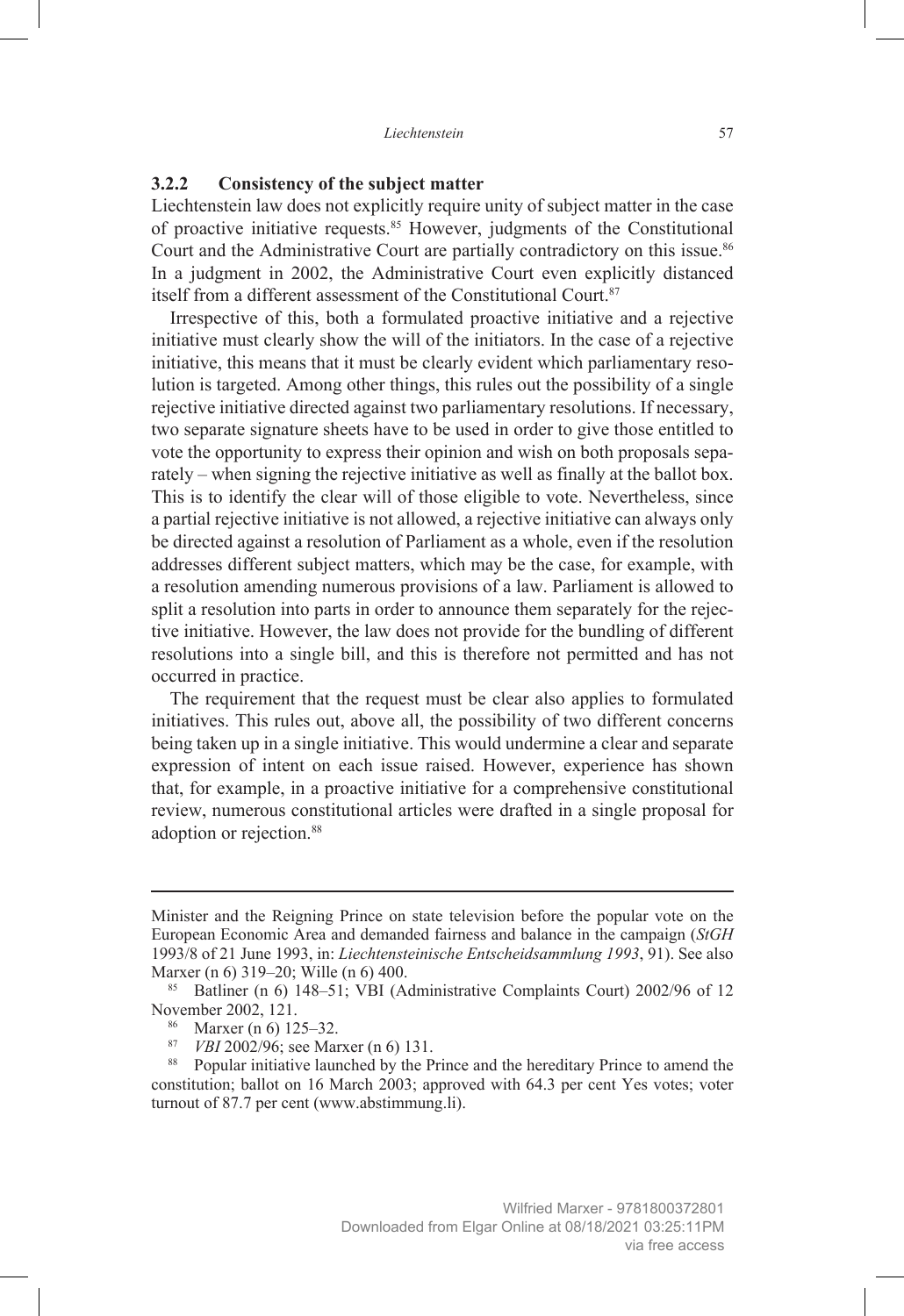#### **3.2.3 Consistency of the form**

The consistency of the form concerns the proactive initiative as well as the rejective initiative. According to Article 69(5) of the Political Rights Act, it is inadmissible to join together completely different types of requests in the same proposal. Thus, a proactive initiative must concern either the Constitution or an ordinary law, but not these two levels at the same time. A rejective initiative must be directed against only one clearly identifiable parliamentary resolution, be it a constitutional, legislative or financial resolution. Finally, it is not permitted to join together a rejective and a proactive initiative in the same submission.<sup>89</sup>

Government must reject requests that violate the consistency of the form. However, initiators are allowed to remedy the defect within a reasonable period of time.<sup>90</sup> According to a 1964 opinion of the Constitutional Court, a reasonable period is four weeks in the case of a rejective initiative and six weeks in the case of a proactive initiative.<sup>91</sup>

#### **3.2.4 Proposal to cover the costs**

At the national level, initiators are required to submit a financing proposal in case of a proactive initiative that has cost effects. According to Article 64(3) of the Constitution, if the initiative request concerns the enactment of a law that is not already provided for by the Constitution and its implementation would result either in a non-current expenditure not already provided for by the finance act or in an expenditure over a longer period, such request shall only be considered by Parliament if it is accompanied by a proposal on how to cover the necessary funds. The Political Rights Act specifies that this applies if a one-off new expenditure exceeds 500,000 Swiss francs and a recurrent annual expenditure exceeds  $250,000$  Swiss francs.<sup>92</sup>

In practice, the requirement of a cover proposal has had little effect, at least in recent times. The last inadmissibility decisions based on this ground date back very far.<sup>93</sup> In 1935, municipal initiatives for a reduction in the mortgage interest rate $94$  and a reduction in the price of electricity were rejected because

See Marxer (n  $6$ ) 125–32, with reference to the decision of the constitutional court *StGH* 1964/3, in: *Entscheidsammlungen der Liechtensteinischen Gerichtshöfe*; ELG (Decisions of Liechtenstein Courts) 1962–1966, 224; and *StGH* 1986/10, in: *Liechtensteinische Entscheidsammlung*; LES (Collection of Court Decisions) 1987, 152–53.<br><sup>90</sup> Art. 69(6) Political Rights Act.

<sup>&</sup>lt;sup>91</sup> StGH 1964/3, in: ELG 1962-1966, 225.

 $92$  Art. 80(3).

<sup>&</sup>lt;sup>93</sup> Marxer (n 6) 132–39.<br><sup>94</sup> Expert opinion of the

<sup>94</sup> Expert opinion of the Constitutional Court (*Staatsgerichtshof*, StGH) of 1 July 1935. Parliament took note of the expert opinion in the session of 30 August 1935 and consequently the initiative was not admitted.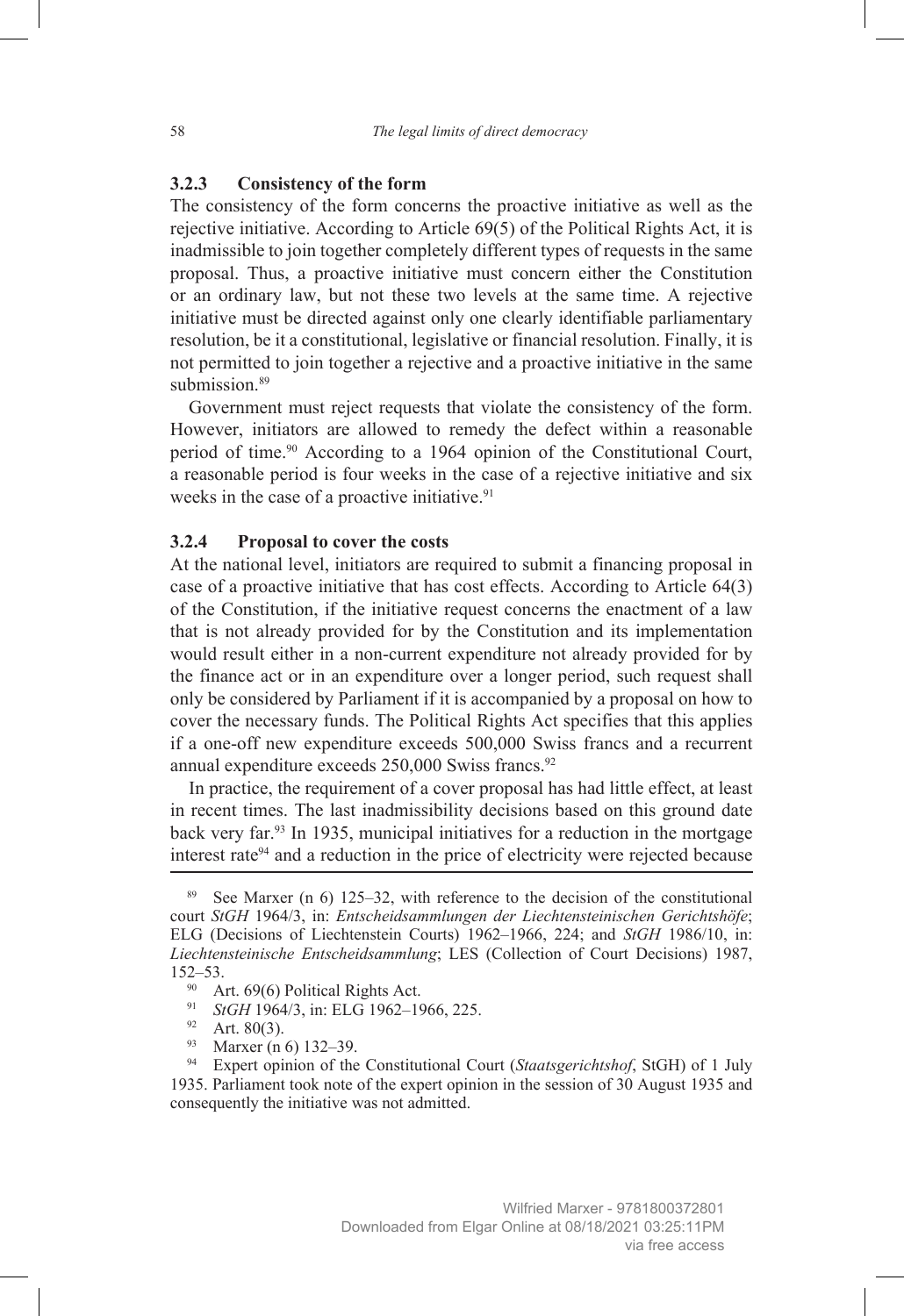there were no proposals for cover.95 Most initiatives do not have cost implications, or at least do not entail expenditures in the amounts specified by the law. This applies, for example, to changes to the electoral law, equality issues, etc.

The law does not specify in which form a financing proposal must be made. An indication that the costs are to be covered from general tax revenues or financial assets may already be sufficient.<sup>96</sup> It should be borne in mind that the requirement for a financing proposal was formulated at a time when Liechtenstein was in an extremely weak financial position.

It is also unclear at what stage of the procedure a financing proposal should be made. In its ruling on the admissibility of the proactive initiative for climate protection, the Constitutional Court stated that the cover proposal does not already need to be provided when the initiative is registered, but only when it is submitted with the valid number of signatures.<sup>97</sup> However, the sense of such an interpretation can be doubted, as the purpose of a preliminary examination is to avoid unnecessary signature collection and voting. Finally, the cover proposal might also have an influence on the decision of those who are asked to sign an initiative. Therefore, it seems appropriate to include the coverage proposal, if at all necessary, simultaneously with the application for a proactive initiative.<sup>98</sup>

#### **3.2.5 Blocking periods**

Periods within which a direct-democratic request is inadmissible can also be counted among the formal limits. With regard to initiatives, such blocking periods only make sense in the case of the proactive, but not the rejective, initiative. If a proposal has been rejected in a popular vote, a proactive initiative concerning the same question may only be submitted after expiry of a period of two years.<sup>99</sup> A request to dismiss Parliament can only be made once every year.100 In contrast, there are no blocking periods for the motion of no-confidence against the Reigning Prince and the other instruments which were introduced in 2003.

## **3.3 Limits at the Municipal Level**

The municipal council is responsible for the examination and admission of proactive and rejective initiative applications. It examines the formal and substantive requirements and rejects a request if it is unlawful or relates to an issue

- <sup>99</sup> Art. 70(3) Political Rights Act.
- <sup>100</sup> Art. 70(3) Political Rights Act.

<sup>95</sup> See Marxer (n 6) 136–37.

<sup>96</sup> Marxer (n 6) 138–39.

<sup>97</sup> StGH 2004/70, Rz 2.4.

<sup>98</sup> See Marxer (n 6) 137–39.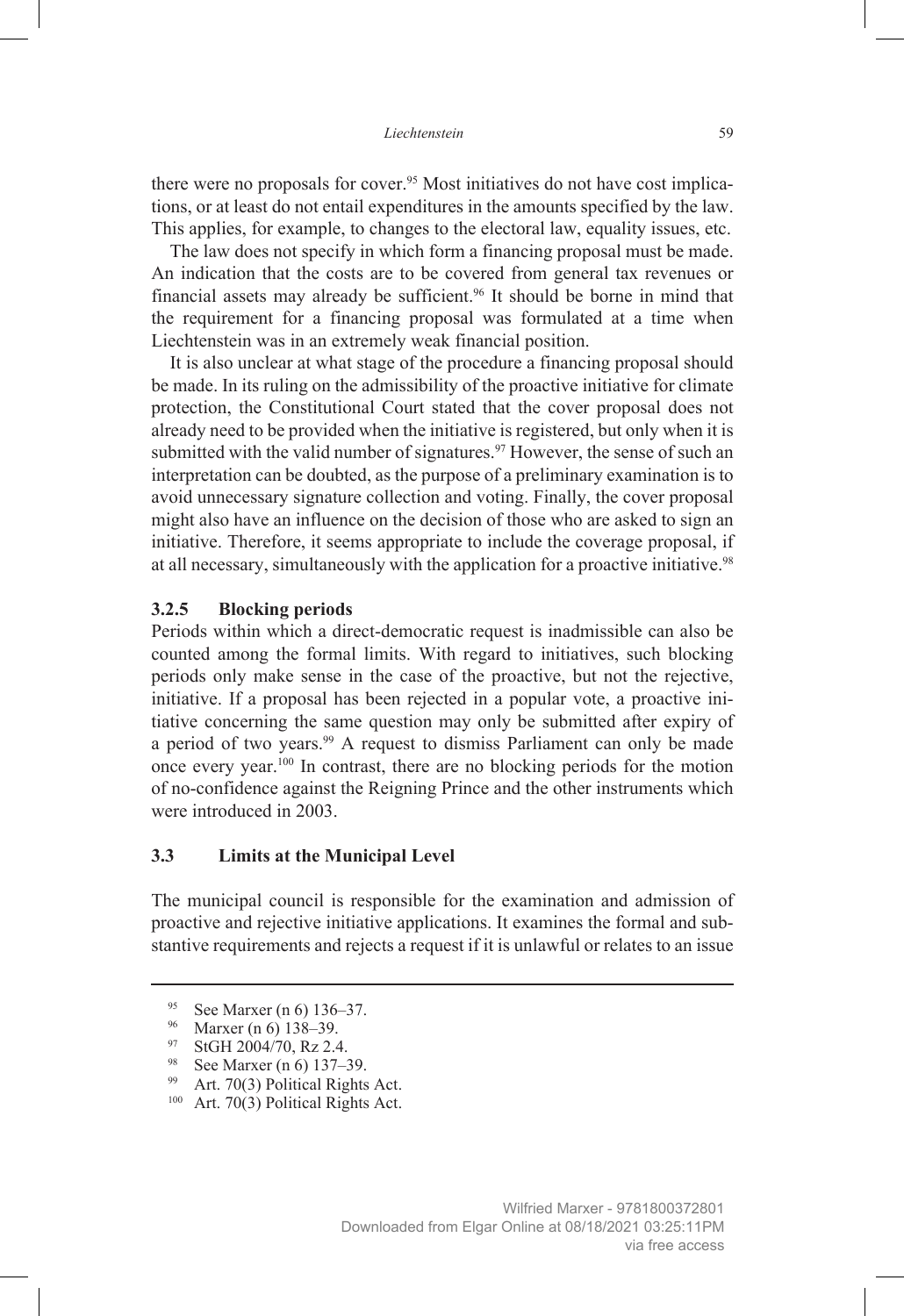that falls within the competence of other municipal authorities or a national authority.101 Decisions of the municipal council on citizens' initiatives may be appealed to the Government and subsequently to the Administrative Court.<sup>102</sup>

Proactive initiatives at municipal level are inadmissible if the deadline for launching a rejective initiative concerning the same issue has passed unused or a rejective initiative concerning the same issue has been submitted. In the case of building regulations, zoning plans and other municipal council decisions of a general nature, a proactive initiative can only be launched once at least two years have passed since the relevant decision.103 At municipal level, there is no requirement for a proposal to cover the necessary funds.

# 4. INSTITUTIONAL AND PROCEDURAL FRAMEWORK

#### **4.1 National Level**

#### **4.1.1 Proactive initiative and agenda initiative**

In order to launch a proactive citizens' initiative, the initiators have to register the initiative with the Government.<sup>104</sup> The Government checks the compliance of the initiative with the formal limits set out above and rejects it if necessary. Initiatives which do not comply with the provisions shall be returned by the Government to the first signatory for the attention of all initiators, indicating the fault, and shall be invalid if the fault is not remedied within a reasonable time.<sup>105</sup> Appeals against governmental decisions can be brought before the Administrative Court.<sup>106</sup> If the initiative is deemed formally admissible, the Government examines whether it is in conformity with the Constitution and existing international treaties and forwards its report to Parliament for a decision on its substantive admissibility.<sup>107</sup> The report is not binding on Parliament. The initiators may hold informal discussions with the parties or provide them with documents, arguments and other material. These are eventually used by Members of Parliament during parliamentary sessions, but are not included in the parliamentary documents. If Parliament finds the initiative to be inadmis-

<sup>101</sup> Art. 43 Municipal Act.

<sup>&</sup>lt;sup>102</sup> Art. 120 and 121 Municipal Act; State Administration Act (*Landesverwaltungspflegegesetz* vom 21. April 1922, LGBl. 1922.024).

<sup>&</sup>lt;sup>103</sup> Art. 42(2) Municipal Act.

<sup>&</sup>lt;sup>104</sup> Art. 80(4)(a) Political Rights Act.<br><sup>105</sup> Art. 69(6) Political Rights Act.

<sup>&</sup>lt;sup>106</sup> Art. 2(3) *Gesetz vom 21. April 1922 über die allgemeine Landesverwaltungspflege* (LGBl. 1922.024), www.gesetze.li accessed 29 June 2020.

<sup>&</sup>lt;sup>107</sup> Art. 70b(1) Political Rights Act.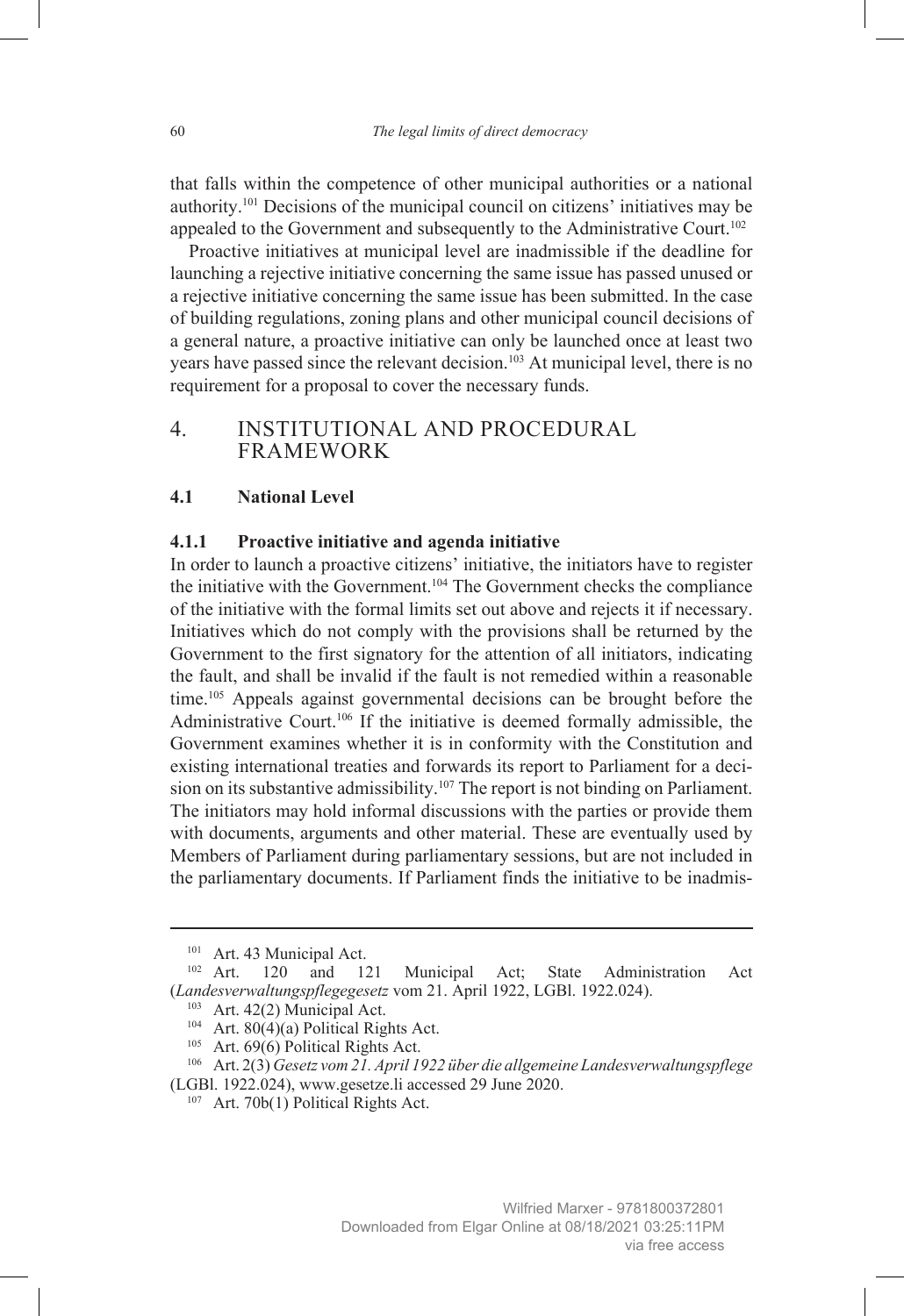sible, the initiators are not heard by Parliament, but they may lodge an appeal with the Constitutional Court. If the initiative is ruled to be inadmissible, the collection of signatures may not be carried out.<sup>108</sup>

There are too few complaints against decisions on initiatives for a clear picture as to who is entitled to complain when and in what matters to emerge. Past complaints, however, do show that initiators are legitimised when an initiative is rejected<sup>109</sup> or when the authorities conduct an unfair referendum campaign.110 Voters are also entitled to appeal against the Government's approval of what they consider to be an inadmissible initiative.111 Furthermore, voters may also complain against the withdrawal of a vote if they discover irregularities, such as a one-sided and strongly opinion-forming campaign by the authorities or one-sided representations in the voting information prior to a vote.112 Complaints are therefore possible in many ways and by various parties concerned.

Once a proactive initiative has successfully passed the preliminary examination, it is published by official announcement and the collection of signatures may begin.113 The signatures that have been certified by the respective mayor's office must be submitted to the Government within six weeks.114

The Government reports to Parliament on the successful collection of signatures for the initiative. Parliament may approve the initiative and thus elevate it to a parliamentary resolution, which is subject to the rejective initiative.<sup>115</sup> If Parliament rejects the initiative, which is usually the case, a ballot vote is mandatory.<sup>116</sup> If the initiative contains a withdrawal clause, it may be withdrawn by the initiators as long as the date of the vote has not yet been fixed.<sup>117</sup> The voting date, which may not be later than three months after the debate in Parliament,<sup>118</sup> will be scheduled by the Government via official announcement

<sup>114</sup> Art. 80(4)(b) Political Rights Act.

 $108$  Art. 70b(2) and 70b(3) Political Rights Act.

<sup>&</sup>lt;sup>109</sup> StGH 2004/70 regarding the proactive initiative for climate protection; StGH  $2013/183$  regarding initiative on pension insurance for state employees.

<sup>&</sup>lt;sup>110</sup> StGH 1993/8 regarding the legislature initiative on access to the European Economic Area.

<sup>111</sup> VBI 2002/96 and StGH 2002/73 regarding the proactive initiative on revision of the constitution. The courts had to rule whether the initiators – the reigning and the hereditary prince – were legitimised to register a proactive initiative.

<sup>112</sup> StGH 1990/6 regarding the proactive initiative for the introduction of the state treaty referendum, in which the Court ruled that an unbalanced information in the official voting leaflet was unlawful.

<sup>113</sup> Art. 80(4)(a) Political Rights Act.

<sup>&</sup>lt;sup>115</sup> Art. 82(1) Political Rights Act.

<sup>&</sup>lt;sup>116</sup> Art. 82(2) Political Rights Act.

<sup>&</sup>lt;sup>117</sup> Art. 82b Political Rights Act.

<sup>&</sup>lt;sup>118</sup> Art. 72(1) Political Rights Act.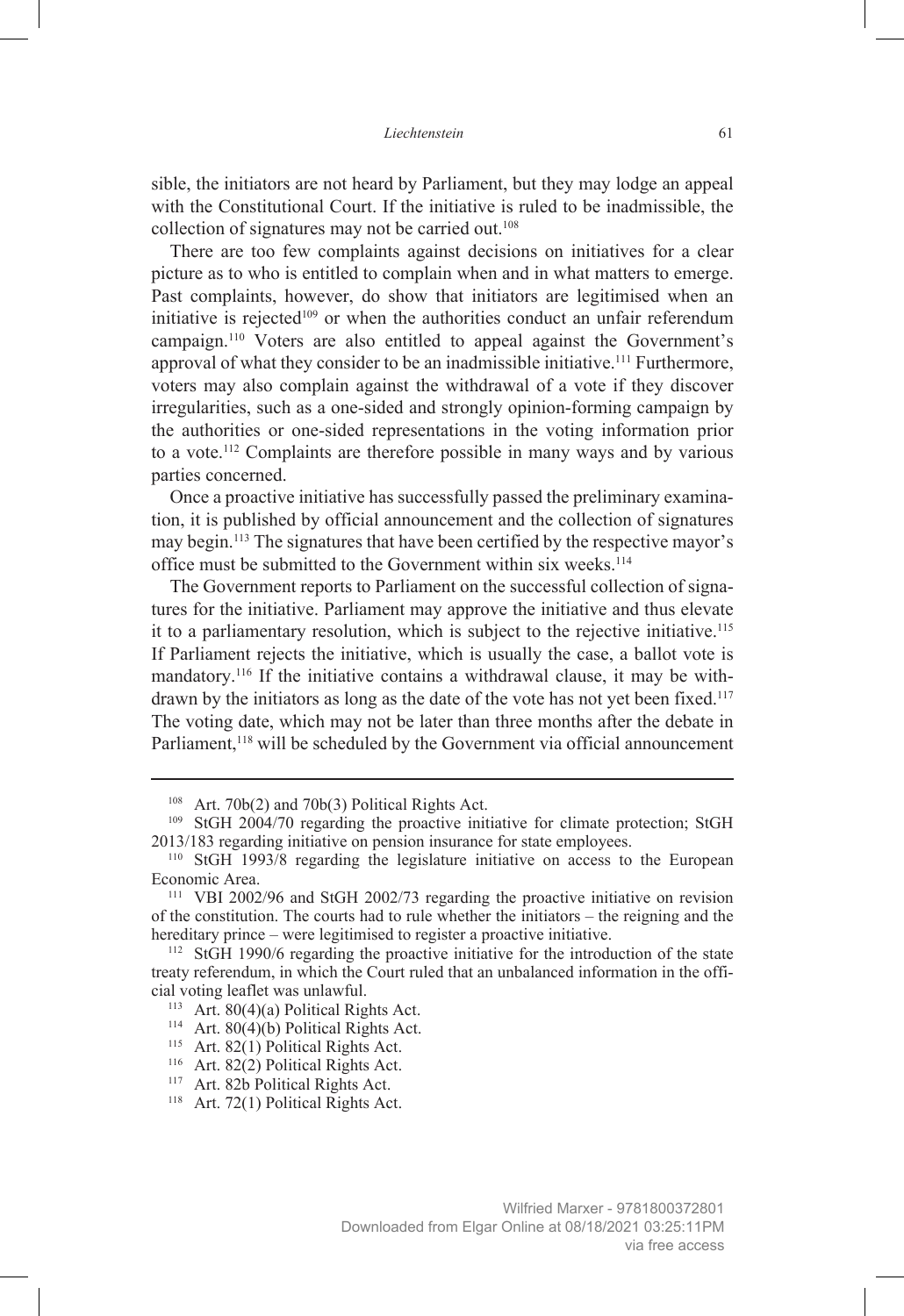at least four weeks before the vote.119 Parliament may submit a counterproposal for the vote.120 In this case, a 'double or multiple yes' voting system applies, that is, voters who approve more than one proposal are also asked which proposal they prefer in case both/several proposals are approved by the majority.<sup>121</sup> The result of the vote shall be officially announced.<sup>122</sup>

If a bill is adopted by a majority of voters, the sanction of the Reigning Prince is required for it to enter into force. If the Prince refuses to sign it, the law cannot enter into force.<sup>123</sup> The entry into force of the enacted legal provisions must be communicated by promulgation and published in the Liechtenstein Legal Gazette.124

#### **4.1.2 Legislature-initiated referendum and rejective initiative**

Once Parliament has adopted a resolution (be it a constitutional amendment, a law, a financial resolution or assent to an international treaty), it may decide by majority vote to hold a referendum on it. If it does not do so and does not declare the resolution urgent, the resolution is published by means of an official announcement.125 This triggers the deadline for launching a rejective initiative: the required number of signatures, which must be certified by the respective mayor's office, must be submitted to the Government within 30 days.126 There is no need to register the collection of signatures against a parliamentary resolution before starting with the collection. As mentioned earlier, it must be clear against which publicly announced parliamentary decision the rejective initiative is directed.

If the collection of signatures has been successful, the Government must organise the popular vote,<sup>127</sup> the result of which it must publish. If the resolution does not obtain the majority of all valid votes in the ballot, it is definitely rejected. If it is approved by a majority, the Reigning Prince must sanction it in order for it to enter into force.<sup>128</sup> If the Prince refuses the sanction, the resolution cannot enter into force. If the Prince grants the sanction, the entry

<sup>&</sup>lt;sup>119</sup> Art. 25(2) Political Rights Act.

<sup>&</sup>lt;sup>120</sup> Art. 82(3) Political Rights Act.

<sup>&</sup>lt;sup>121</sup> Art. 83(5) Political Rights Act.

<sup>&</sup>lt;sup>122</sup> Art. 77(4) Political Rights Act.

<sup>123</sup> Art. 9 and 65 Constitution.

<sup>124</sup> Art. 3(a)–(c) Promulgation Act (*Kundmachungsgesetz* vom 17. April 1985, LGBl. 1985.041).

<sup>&</sup>lt;sup>125</sup> Art. 70(1a) and 70a(1) Political Rights Act.

<sup>&</sup>lt;sup>126</sup> Art. 70(1)(a) and 70a(1) Political Rights Act.

<sup>&</sup>lt;sup>127</sup> Art. 72(1) Political Rights Act.

<sup>&</sup>lt;sup>128</sup> Art.  $65(1)$  and  $66(5)$  Constitution.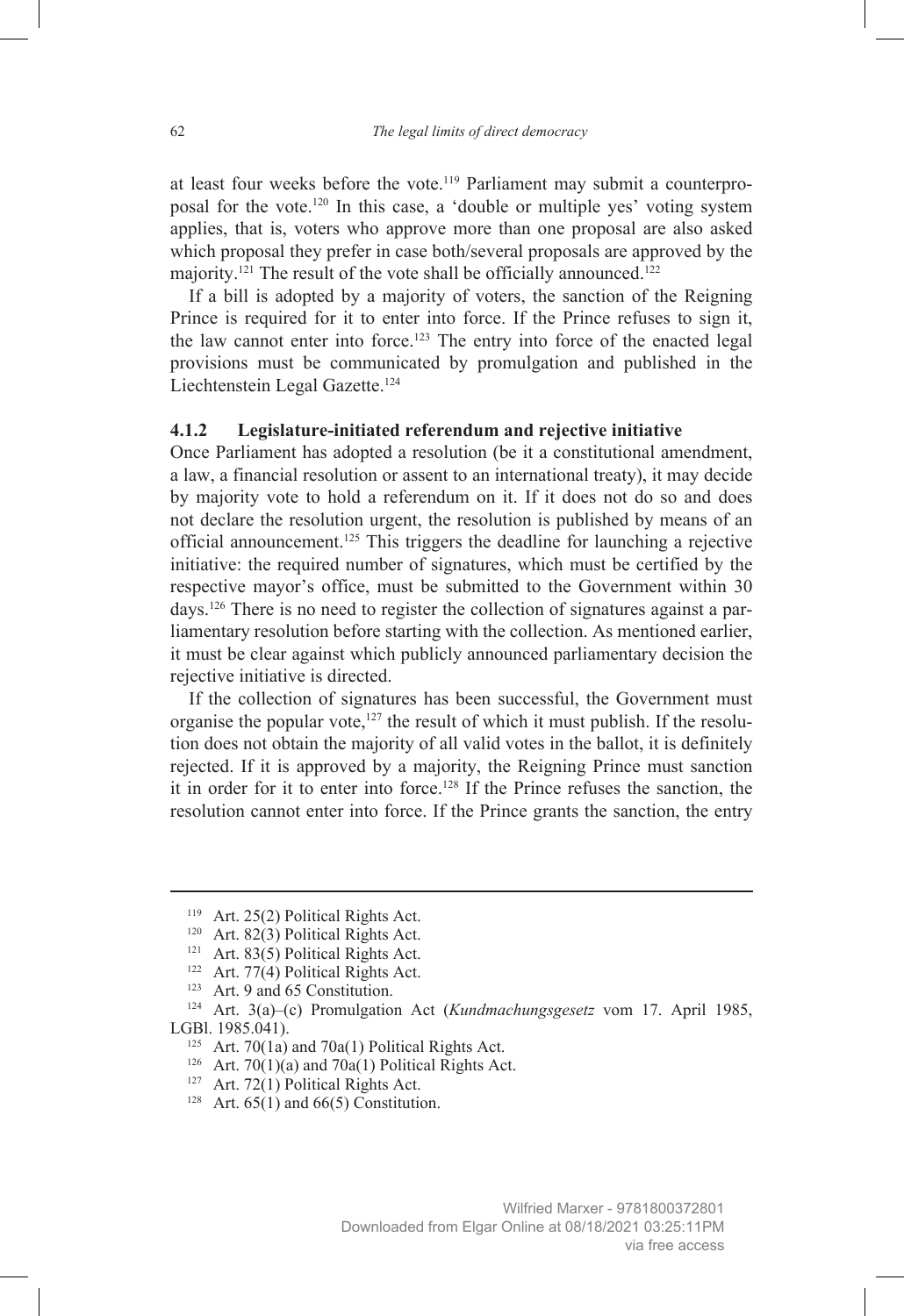into force must be promulgated by the Government and the relevant resolution must be published in the Liechtenstein Legal Gazette.<sup>129</sup>

#### **4.2 Municipal Level**

In the municipalities, resolutions that are subject to the rejective initiative are publicly announced130 so that a rejective initiative can be launched within the set period of time by means of the required number of signatures of those entitled to vote in the municipality concerned. A request for a rejective initiative must be registered with the mayor of the municipality no later than 14 days after the announcement of the resolution, and it must be submitted within one month of the announcement.<sup>131</sup> The vote must take place within four months of the rejective initiative being submitted. The procedure for proactive initiatives largely corresponds to that for the rejective initiative.<sup>132</sup>

# 5. PRACTICAL RELEVANCE OF THE LEGAL LIMITS

The legal barriers to direct-democratic procedures are not discouraging in Liechtenstein. The people have decision-making rights in matters of the Constitution as well as concerning laws, finances and international treaties. At the national level, the most frequently used instruments of direct democracy are the rejective initiative directed against resolutions of Parliament and the proactive initiative. Further direct-democratic instruments, which have not attained any practical relevance yet, include the vote of no-confidence in the Reigning Prince, the abolition of monarchy and the right of the people of a municipality to secede from the union. In addition to popular votes triggered by the people, Parliament also has the right to submit its own decisions to a popular vote.

The formal and substantive examination of proactive initiatives is quite appropriate. The preliminary examination procedure at both the national and the municipal level prevents signatures from being collected for requests that are not admissible – be it at the national level, because they are in conflict with the Constitution or international treaties, or be it at the municipal level. because they are in conflict with national law or competences of other bodies. In practice, it rarely happens that a proactive initiative fails to pass the hurdle

<sup>&</sup>lt;sup>129</sup> Art. 3(a)–(c) Promulgation Act.

<sup>&</sup>lt;sup>130</sup> Art. 41(4) Municipality Act.

<sup>&</sup>lt;sup>131</sup> Art. 41(3) Municipality Act.

<sup>&</sup>lt;sup>132</sup> Art. 41(5) Municipality Act.